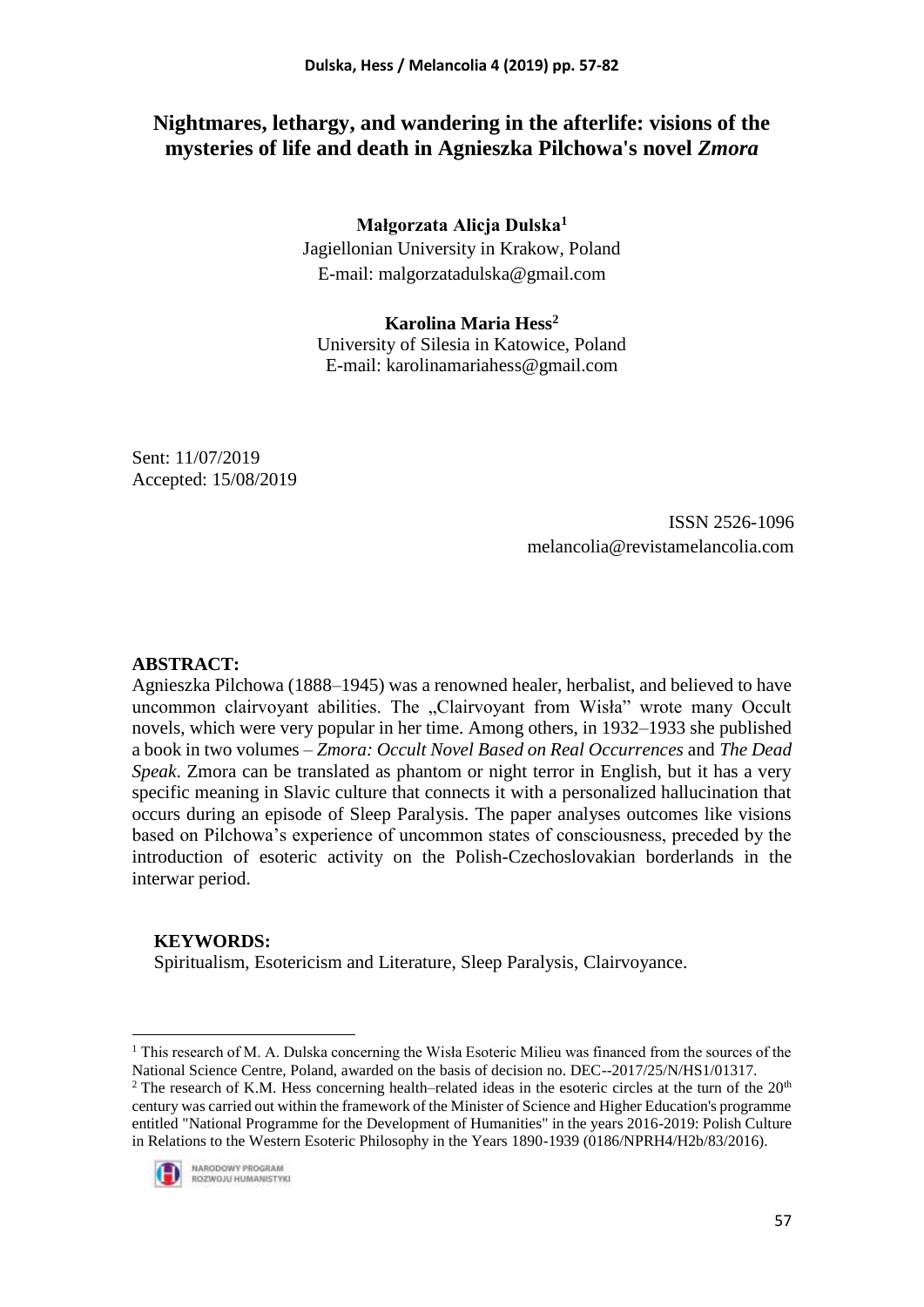**Małgorzata Alicja Dulska.** Małgorzata Alicja Dulska, is a Ph.D. Candidate in the Institute for the Study of Religions, Faculty of Philosophy, Jagiellonian University. She holds an MA in Art, specialization: monumental painting (2008) from the History Department at the Pontifical Academy of Theology. She is a co-founder of the Polish Society for the Study of Western Esotericism and member of national and international organizations devoted to Religious Studies and academic research on Western Esotericism. Her dissertation title is *The messianic program of the renewal of the world. The specificity of the soteriological concept in the Wisla esoteric milieu (1918-1939)*. Her current research focuses on the influences of Western Esotericism in Central and Eastern Europe, as well as on the relationship between esotericism and politics, but also between esotericism and art (especially in 19th and 20th century).

**Karolina Maria Hess.** Karolina Maria Hess is a Ph.D. Candidate in the Institute of Philosophy at the Faculty of Philosophy, Jagiellonian University, Kraków, and in the Institute of Sociology at the Faculty of Social Sciences, University of Silesia in Katowice, Poland. She has published a number of papers focused on Western esotericism, NRM in Poland, and related topics, and a coedited four books devoted to Western Esotericism, among others *Studies on Western Esotericism in Central and Eastern Europe* (Szeged: JATEPress 2019). She holds two MA degrees: in ethnology and cultural anthropology (2013) and pedagogics – philosophical and social education (2009). She is a co-founder of the Polish Society for the Study of Western Esotericism, and a Board member of CEENASWE (Central and Eastern European Network for the Academic Study of Esotericism), the regional network of the ESSWE. Her research interests include Theosophy, NRM, and boundaries of Occultism and Science at the turn of the  $20<sup>th</sup>$  century.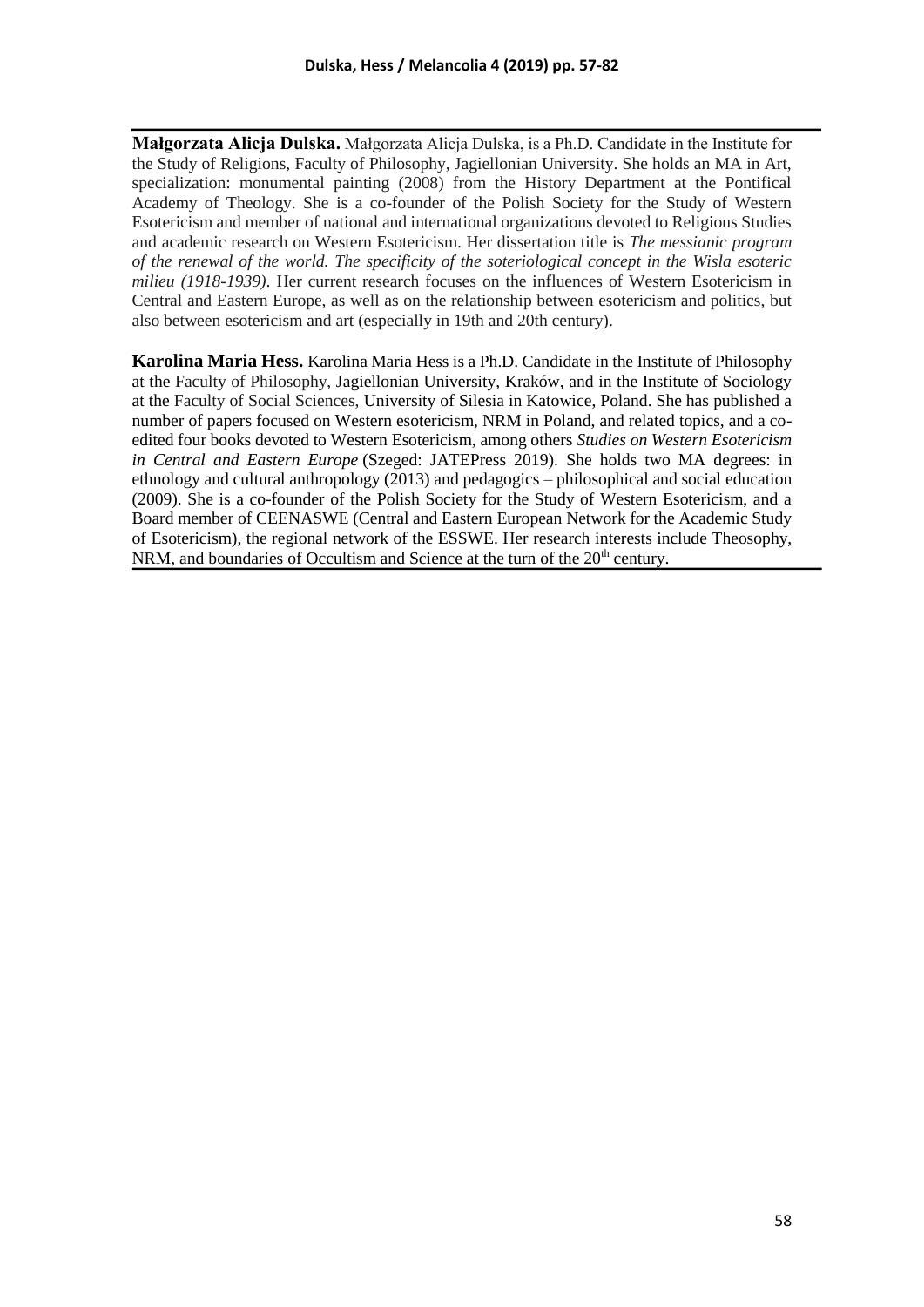# **Nightmares, lethargy, and wandering in the afterlife: visions of the mysteries of life and death in Agnieszka Pilchowa's novel** *Zmora*

Uncanny experiences, health issues, sleep disorders, and self-induced altered states of consciousness, could lead one to take interest in phenomena from the wide imaginarium of Western Esotericism. The latter offers very elaborated explanations of such occurrences. Health problems, and a need to distance oneself form physical suffering, are sometimes related to experiencing the world, and one's body, differently – leading to ideas of spiritual nature. Some will say that states of this kind are a part of the disease, others – that some people understand they are not wholly out of flesh, which leads to opening the gates for the soul to go out of the material body, so it can dwell through the astral worlds of afterlife, while still being alive. Some even treat the illness itself as a sign of the changes that were initiated on the spiritual basis and call it a "Shamanic illness". Illness is a liminal experience, and therefore it is easily connected to other liminal states. There are many famous esotericists whose experiences and later – ideas, were rooted in a state of physical (and/or psychological) disorders. Such a statement however is tricky, because reductionists would reduce all these experiences to the illness itself. We won't dwell on this, because in the case that is discussed here, the element of health-related issues is a part both of an author's biography, and of a novel plot. It will be analyzed in connection to spiritual teachings, but as a separate topic.

At the turn of the  $20<sup>th</sup>$  century people inspired by the Spiritual world often joined Spiritualistic circles, Theosophical groups, or Magical orders. Here we will focus on a woman leading her so-called "earthly existence" at the beginning of the  $20<sup>th</sup>$  century in Central Europe, named Agnieszka Pilchowa. Her experiences with states of lethargy, and most probably Sleep Paralysis in early childhood, led her, she believed, to become one of the most recognizable clairvoyants in interwar Poland.

# **Agnieszka Pilchowa's adventures in material and astral worlds**

Zofia Kossak-Szczucka described Agnieszka Pilchowa as a bright-eyed, resourceful woman and devoted mother who would take a break from cooking water for tea and baking a cake to contact the spiritual world and to see the past and future. (PILCH, MS:30). However, the life story of this woman – who at first sight would appear a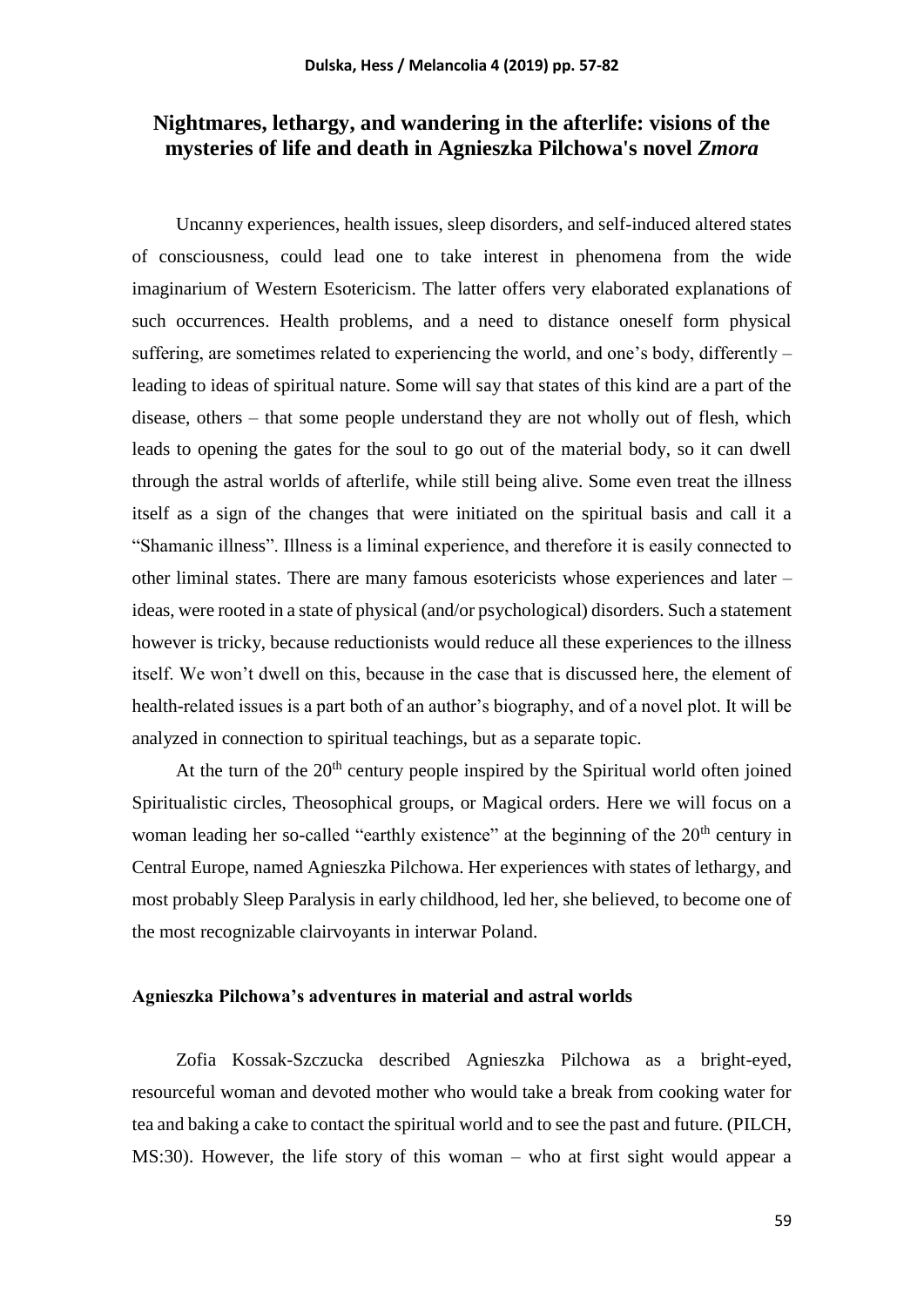surprisingly common person– even today is an extraordinary tale. She was one of the best-known Polish clairvoyants in the interwar period, who also thought herself to be a spiritual healer and gifted herbalist. In some circles she is believed to foresee not only World War II and the detonation of the atomic bomb, but also the date of her own death. It was truly tragic, as she was one of the victims of Nazi concentration camps.



Agnieszka Pilchowa. Source: Cieszyn Library (Książnica Cieszyńska), photo signature IG P I 226.

Agnieszka was born in Zárubek (today a district of Ostrava, The Czech Republic) in December 16<sup>th</sup>, 1888, as Agnieszka Wysocka (MAGIERA 2011:26). Her family was Polish, which was not uncommon in the borderland region. Before the partitions of Poland in late  $18<sup>th</sup>$  century, the area was partly Polish, then in 1919 it became Czechoslovakian and is now in the Czech Republic. A part of today's city of Ostrava was called Polish Ostrava, and then Silesian Ostrava. Silesia is a region in Polish, Czech and German borderlands, and minorities of these other countries were visibly present in the whole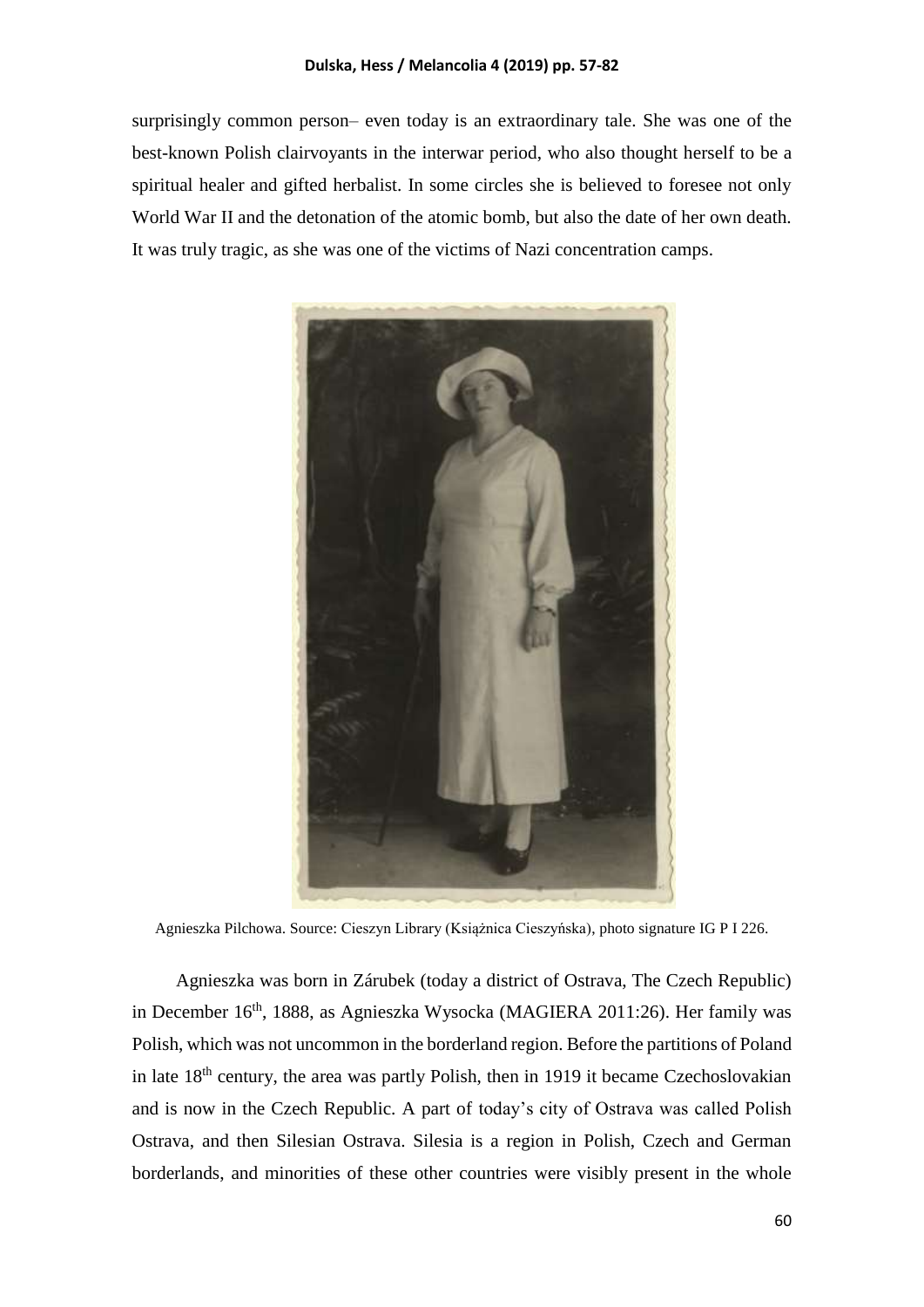region (as well as various languages in the public sphere, to which we should also add Yiddish). Population flows, migrations, constant political changes, leading to border changes in the period that interests us, impacted the life of people in the area on a daily basis.

The time of childhood and early adulthood which Agnieszka spent in the area of Ostrava is poorly documented and known primarily from her own memories. She recalled displaying unusual abilities already in her childhood (PILCHOWA 1930:73–96). Her spiritual activity originated in Radvanice in Polish Ostrava (now a part of Ostrava in Czech Republic), where a strong Spiritualist center operated in. At the age of 21, she was forced<sup>3</sup> to marry Józef Kurletto. She later presented the fate of this tragic marriage in her biography *Pamiętniki jasnowidzącej* ["The Memoirs of the Clairvoyant"]. (PILCHOWA, *op cit*.: 107–121). During the First World War, Pilchowa reported to meet a spirit of a doctor in the astral world who taught her how to recognize and cure diseases. Later spirits also came to her asking if she wanted to help the sick and suffering – Pilchowa responded affirmatively and this moment she describes as the beginning of her work for the "Realm of the Spirit". She began to heal people and when the news of her extraordinary abilities spread, she quickly gained a circle of patients (PILCHOWA, *op cit*.: 126–150).

After the war, in 1919 she left Czechoslovakia and together with her two children (Anna and Stanisław, $4\pi$  who was a talented painter and illustrator) from her first marriage, and moved to Wisła – she was supposed to do it "[...] *with the advice of her guardian and guide from the world of the Spirit* [...]" (CHOBOT 1937:162). She got married again, to the teacher Józef Pilch, with whom she had three children; the last child died shortly after birth. The older daughter of Agnieszka and Jan – Janina – was a poet and writer, the younger was named Agnieszka, but her date of birth and future are unknown. In Wisła in the early 1920s a thriving esoteric center formed, of which Agnieszka became the leader (CHOBOT 1937:161–166). She wrote numerous books and articles. Her writings contain spiritual knowledge which was the core of the esoteric philosophy of the so called Wisła Spiritualist Circle, but also a wider esoteric milieu (MAGIERA 2011:25–38). Her first texts appeared under her maiden name. In addition to the already mentioned memoirs (published in 1930), she also wrote *Życie na ziemi i w zaświecie* [Life on Earth and in the

1

<sup>&</sup>lt;sup>3</sup> It is unclear from the memoirs, but she was probably raped by him, became pregnant and was then forced into the marriage, which was later annulled because of violent abuse.

<sup>4</sup> Stanisław Kurletto was a painter, who also created art as a Medium. He collaborated with the editorial staff of "Hejnał", and illustrated articles in the journal. He also created portraits. A collection of their photographs is in Muzeum Beskidzkie im. Andrzeja Podżorskiego in Wisła.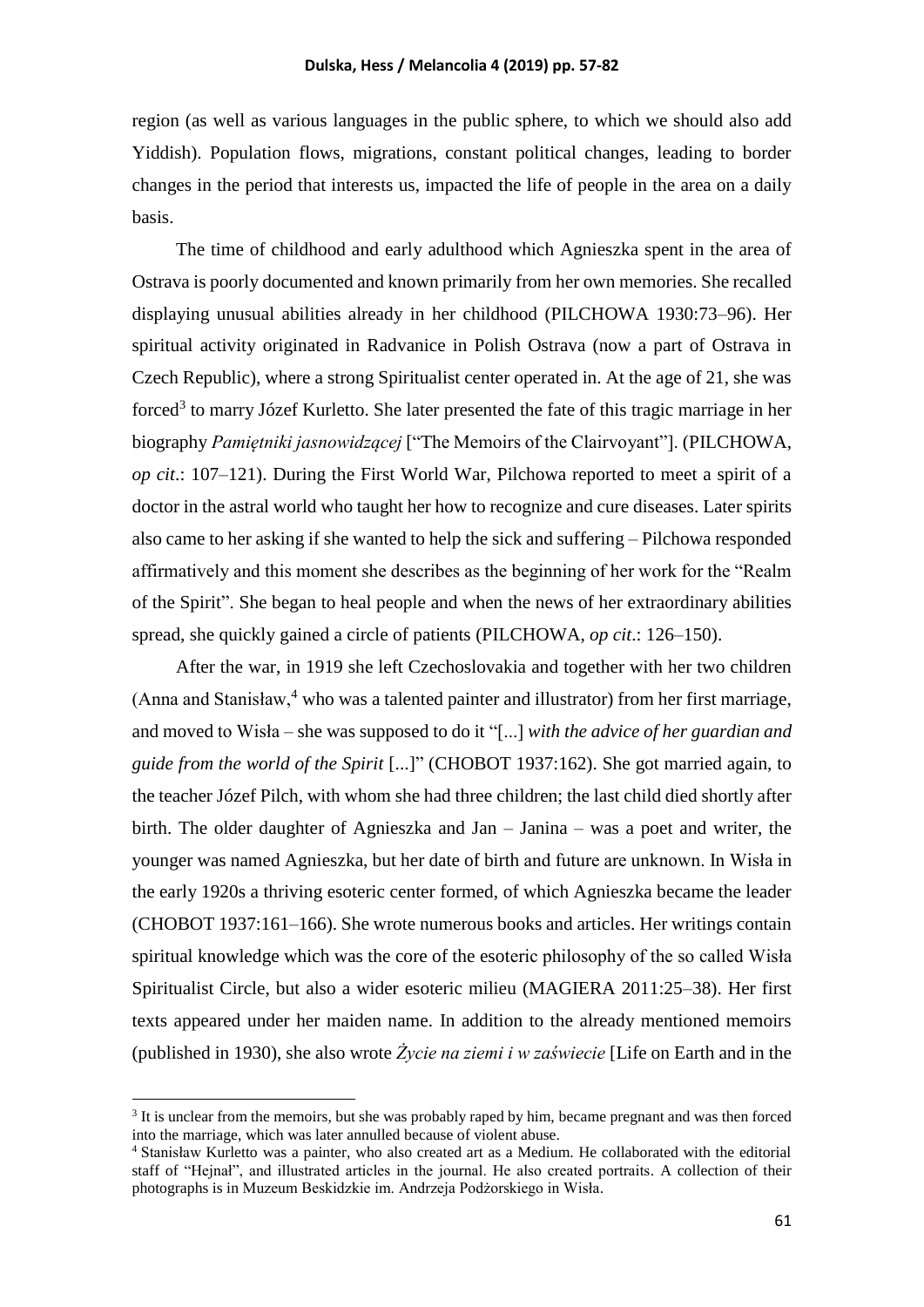Afterlife], *Jasnowidzenie* [Clairvoyance, 1935], *Spojrzenie w przyszłość* [A Look into the Future, 1939]. and numerous articles that appeared in the pages of the esoteric journals in Wisła. She also penned two novels – *Zmora*, and its continuation *Umarli mówią* [The Dead Speak,1935].

Stanisław Hadyna wrote

[...] Agnieszka's best period was in the early thirties, when shrouded in the spirit of altruism and helping people who were sick or distressed or poor, she had a puzzling and significant effect of healing in both physical and spiritual terms." (HADYNA 1993:13). During this period, she became famous and  $\sqrt{$ [...] pilgrimages of believers began to climb on Jarzębata […].<sup>5</sup> (HADYNA, *op. cit*.:13).



A photograph of Agni (in the middle) with Jan Hadyna (on the right) in the villa Sphinx in Wisła on the Jarzębata mountain. The painting in the background is by Stanisław Kurletto, Agni's son, and a part of Pilchs' library. On the table a few issues of "Hejnał" from 1931 can be seen (the cover varied from year to year), so we can guess the date of the picture. Source: Cieszyn Library (Książnica Cieszyńska), photo signature: IG P I 2262.

According to her husband's report, Agnieszka received the sick in Wisła, where she lived. Each person was treated separately, Agnieszka checked the patient's health by taking their hand. Through making contact she felt the sickness in her own body. She was

**.** 

<sup>&</sup>lt;sup>5</sup> Jarzębata is a mountain in the village of Wisła, where Agnieszka and Jan Pilch lived.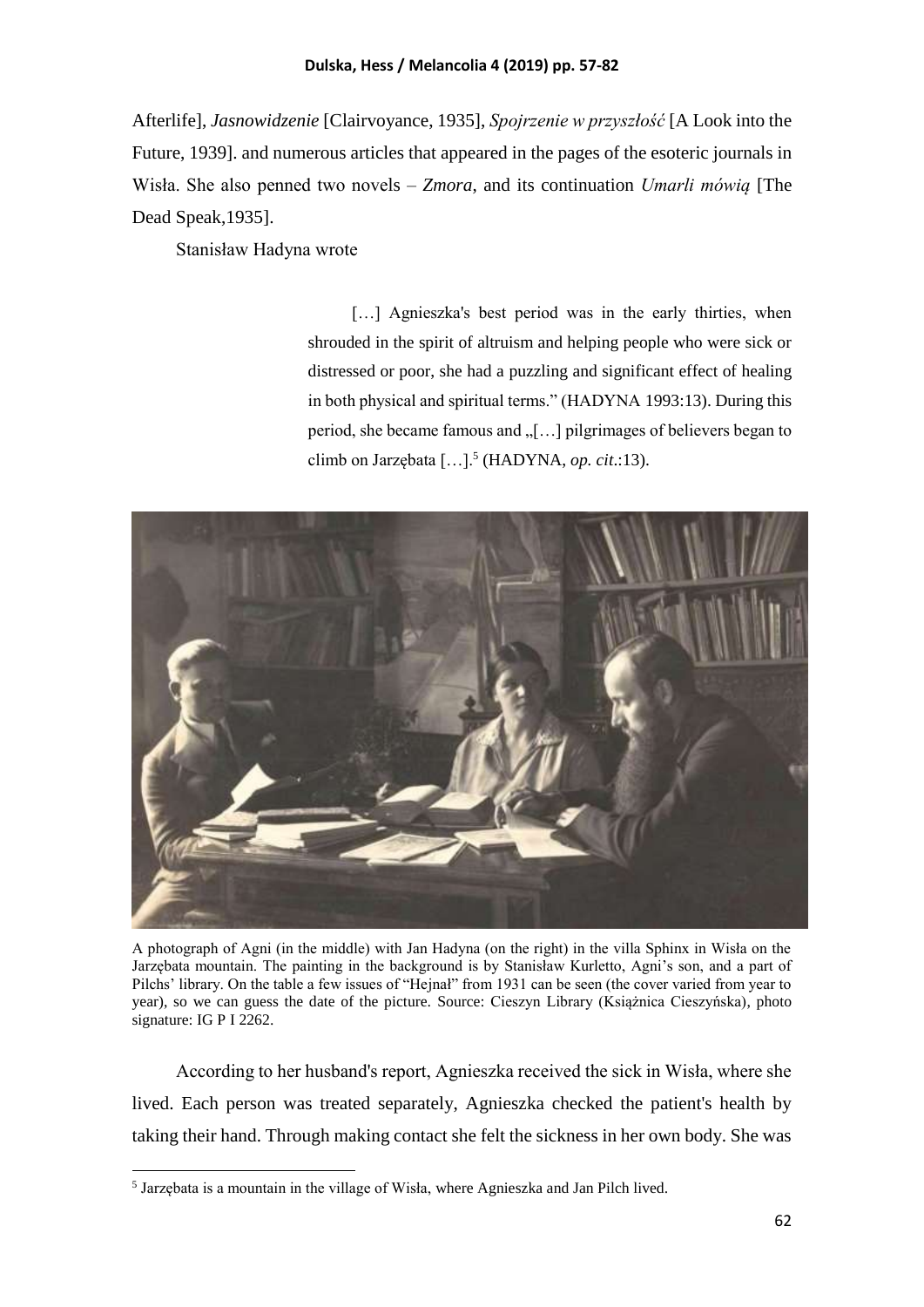supposed to heal with Magnetism and it was thanks to her miraculous powers that the patients recovered; sometimes she also recommended herbal treatments or so called "shock treatments" (literally "horse treatments", which is colloquial Polish for a strong therapy), but Pilch never explained precisely how they worked. She also provided other types of advice, including on material, professional issues, love and relationships, interpersonal relations; she interpreted dreams and supernatural phenomena but also consulted on criminal cases, thefts, murders, disappearances, etc. She also received a lot of correspondence. She never charged for her advice (PILCH, *op. cit.,* 14–17).

Throughout the time before the outbreak of World War II, Pilchowa was active as a clairvoyant, healer, and writer. The war put an end to her activities. In 1943, the Pilchs were arrested by the Gestapo, probably due to their involvement in helping the Home Army resistance movement. The son of Pilchowa from the first marriage, the painter Stanisław Kurletto, was a member of the Army (MAGIERA 2011:37). Jan Pilch was taken to the concentration camp in Sachsenhausen near Berlin and Agnieszka and her daughter Janina were in the Ravensbrück camp. Agnieszka was shot in 1944, probably in the last execution to take place in this camp (PILCH, op. cit. 54; DZWONEK 1988:26).

In her books Pilchowa discusses issues regarding reincarnation, life and death, suffering, the New Era but also various types of clairvoyance. One of the chapters of the already mentioned diaries is devoted to a description of the incarnation in which she was to live in the time of Christ. She was supposed to be a young Jewish dancer named Surya and thanks to her meeting with Christ, she regained her "spiritual sight" and came to know her true self (PILCHOWA 1930:28–51).

A note should be added concerning Agnieszka's name. Her surname is written here, and in other sources, as she used it herself: Pilchowa. This derives from her husband's surname Pilch – the Polish custom at the time was for women to use names with special suffixes added to the husband's (-owa) or, before marriage, father's (-ówna or -anka) name. And so both Pilch and Pilchowa are correct versions of the surname, and today the derived forms are largely out of use. Similarly, in literature devoted to one of the mediums experimenting in Wisła, we can find her name as both Stanisława Tomczyk, and Stanisława Tomczykówna. Another thing, much more esoteric in a sense, is a shortened form of her first name that Agnieszka used – Agni. It is not a typical Polish form, but in Sanskrit Agni means fire, and it appears not only in the Vedic tradition in India, but also in Western Esoteric currents inspired by Eastern thought, like Agni Yoga of Roerichs.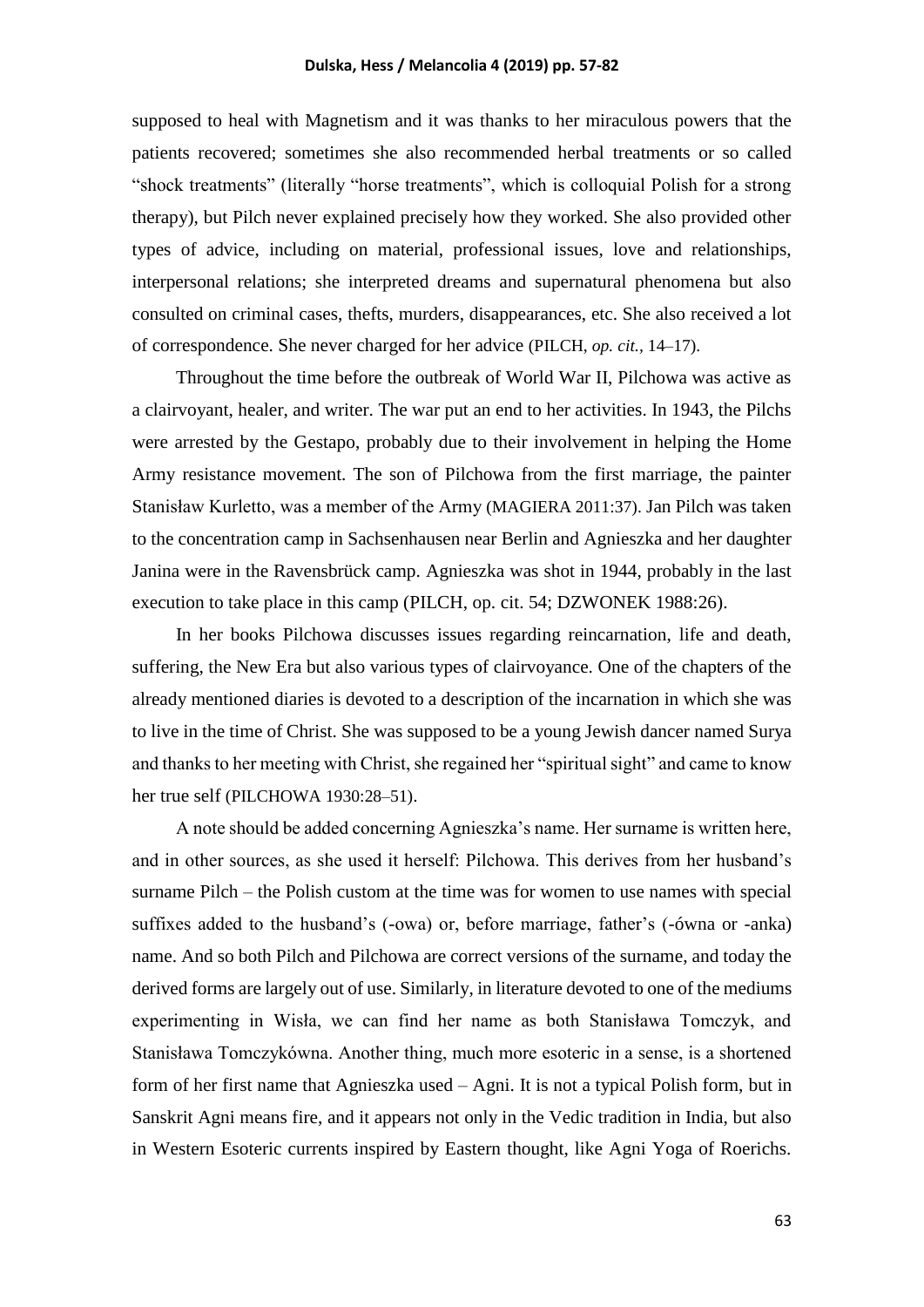Sometimes she signed her works as Agni P., sometimes just A.P. Thus, Agnieszka Pilchowa and Agni Pilch are the same person.

### **Esoteric circles in the Polish-Czechoslovakian borderlands during interwar period**

Before 1920, in the small village of Wisła, in the Cieszyn Silesia region, an esoteric center was formed, consisting of a dozen people. Contrary to appearances, the milieu was neither insignificant nor hermetic. Its core was formed by people permanently residing in the town of Wisła, including Andrzej Podżorski (1886–1971), Agnieszka Pilchowa (1887–1944), Jan Hadyna (1899–1971), Józef Chobot (1875–1942), Kazimiera Chobotowa (1897–1976), Maria Florkowa (1892–1972). However, they cooperated with many figures from all over Poland, including well known and influential Polish esotericists like Józef Świtkowski (1876–1942), Kazimierz Chodkiewicz (1892–1980), or Stanisław Breyer (1873–1939).

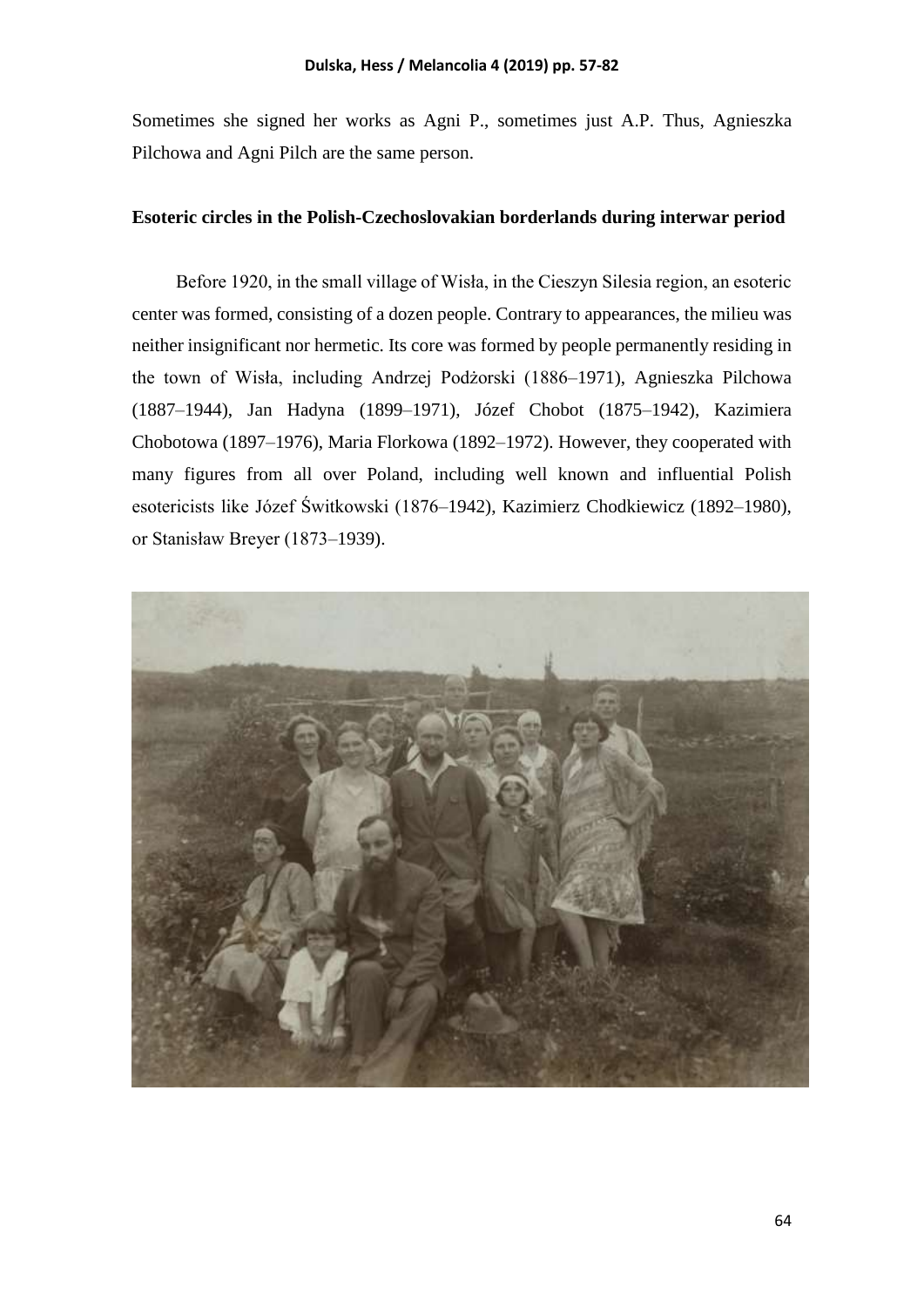

Esoteric meetings in Wisła in the 1920s and 1930s. Source: Cieszyn Library (Książnica Cieszyńska), photo signatures: IG F I 2266 and IG F I 2265.

When it comes to religion, Cieszyn Silesia is a specific region even in today's Poland – the population of religious minorities is the most significant in the country, and there is the highest number of Protestant denominations and believers in the country which is nominally over 90% Roman Catholic. The situation has historical and cultural reasons we will not elaborate on here, but it also had a significant impact on the formation of groups devoted to heterodoxal spirituality in the area in the first decades of the  $20<sup>th</sup>$ century. As the esoteric circle in Wisła became active around 1920, we must add that it was just after the World War I, which for Poland meant regaining independence after 123 years of occupation by Russia, Germany and Austria. It is difficult to write about the activities and philosophy of the Wisła esoteric group without taking into account their historical, cultural, and religious context. The rural life of the village, its closeness to Nature, the religiously diverse region, the Spiritualistic background of the participants, and Polish Roman Catholicism and National Messianic ideas rooted in Romanticism combined in the aftermath of re-gaining the independence to give birth to new ideas concerning renewal and rebirth of both the individual and the Nation.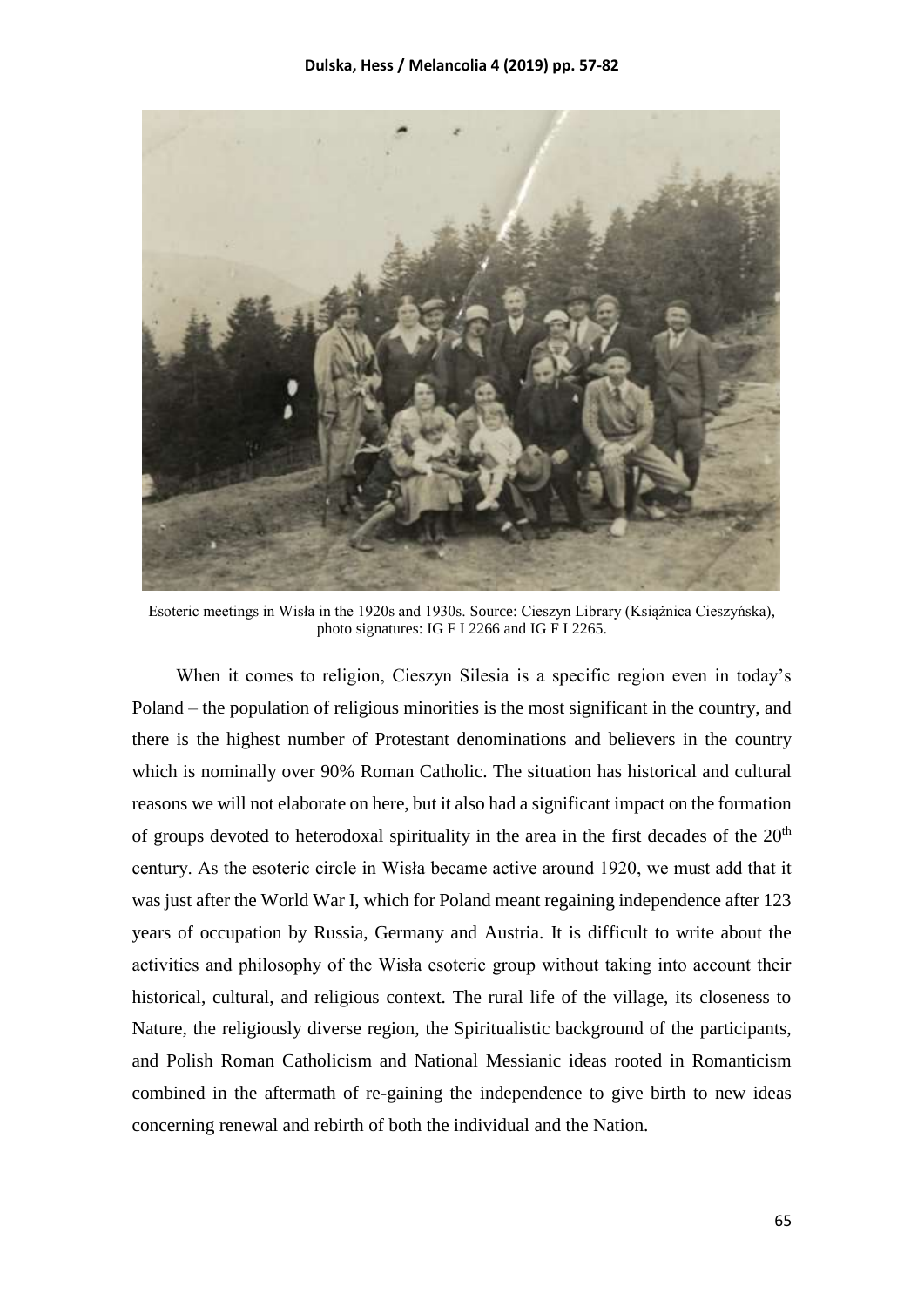The Wisła esoteric environment was an informal group that shared the characteristics of the so-called *cultic milieu* (a term coined by Colin Campbell) which is the social basis on which ephemeral, innovative religious phenomena have the potential to evolve into a denomination (CAMPBELL 1972:119–136). Intending to spread a vision of redemption of the world, the Esotericists from Wisła conducted extensive publishing activities. In the pages of their publications, they presented a program which, if systematically implemented, was to lead to the salvation of Poland and the world. They tried not only to persuade the readers of their writings to take on an interest in spiritual matters, but also to undertake social initiatives, such as the Society of National Revival [Bractwo Odrodzenia Narodowego] founded by Józef Chobot (1875–1942). What is particularly important, in the program shaped in the Wisła Esoteric milieu Poland played a key role as the Christ of Nations and a guide to the fulfillment of the Christian Kingdom on Earth. As we will see later, this Christian aspect played a great role in the esoteric system of Agni, and her interpretations of elements known from different esoteric teachings.

In the area of Cieszyn Silesia there was more than one esoteric initiative at the time. The first chronologically was the Polish Theosophical Society in Cieszyn Silesia based in Nydek, established by Andrzej Kajfosz (1889–1970), who together with Andrzej Podżorski (1889–1970) published the first esoteric periodical *Wyzwolenie* [Liberation] in 1919, which was later published by Kajfosz only as *Teozofja* [Theosophy]. Jan Hadyna (1899–1871) and Józef Chobot (1875–1942), *spiritus moventes* of the publishing activities of the milieu, published, among others, several periodicals: *Odrodzenie* [Rebirth, 1921–29], *Hejnał* [Bugle Call, 1929–39], *Wiedza Duchowa* [Spiritual Knowledge, 1934], of which a continuation was Lotos [Lotus, 1935–39], and established two very important publishing houses<sup>6</sup>. The *Lotos* magazine was an organ of the Julian Ochorowicz Parapsychic Society in Lvov (named after a Polish researcher of Mediumrelated phenomena, who was not a Spiritualist himself), Circle of Esoteric and

**.** 

<sup>&</sup>lt;sup>6</sup> In 1921, the Library of Spiritual Knowledge was initiated by Chobot. It operated until 1939 and during the 18 years of its activity, it published almost 40 books and brochures "in the field of Spiritual Knowledge, Spiritualism, Polish Messianism, and natural healing" (Chobot 1937: 151). Chobot shared in a publication from 1937, that the house "(...) spread over 100,000 copies of these works throughout the entire territory of the Republic, and partly abroad, under the Czech occupation and among emigrants in France, and North and South America. In addition, it distributed more than 5,000 copies of various excellent Polish and foreign works about Spiritualism, Mysticism, Messianism, Occultism and healing, satisfying the hunger and the need for Spiritual knowledge in our homeland" (Chobot 1937: 151). At the same time, the publishing house Hejnał ([Bugle call] was run by Hadyna. It mainly published works by Pilchowa, which were key publications for Wisła Esoteric Milieu.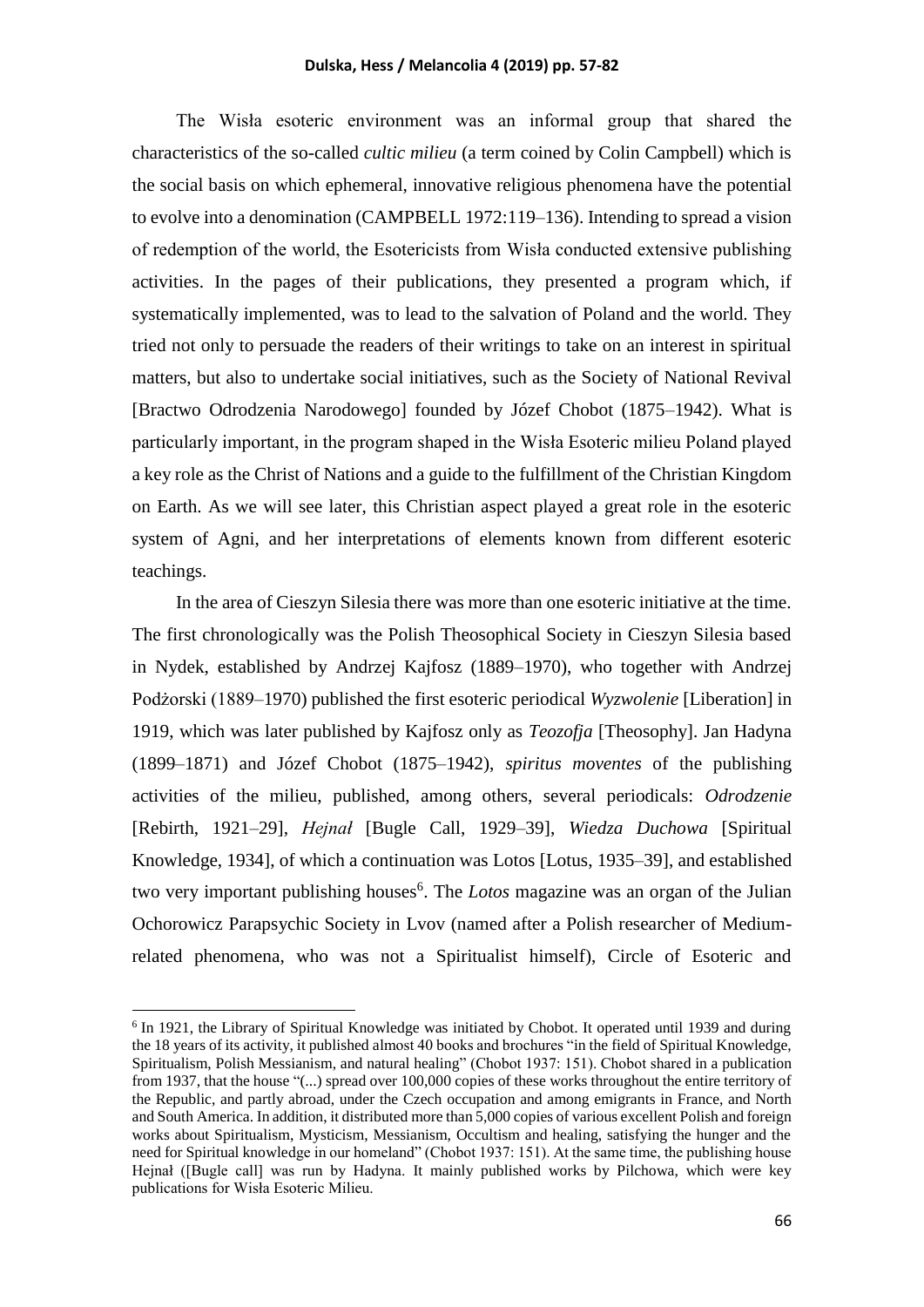Metapsychic Research in Krakow, and Association of Friends of Spiritual Knowledge in Poznan. As we can see, the ideas and people of the Wisła Esoteric group had widespread connections all over the Polish lands. One of the examples of the cooperation between Polish esotericists is The First National Congress of Esotericists and Metapsychics organized in Poznań in Dec. 6–8<sup>th</sup> 1936 (*Nowy Kurjer* 1936), in which representatives of many esoteric organizations from all over the country met to discuss the matters of Spirit<sup>7</sup>. In one of rare photographs from the event, Agni sits in the first row, fourth from the right.



A group photo from The First National Congress of Esotericists and Metapsychics in Poznań (1936). Source: Cieszyn Library (Książnica Cieszyńska), photo signature IG F I 2267.

In an unpublished text *From the life of clairvoyance of Agnieszka Pilchowa* Jan Pilch mentions people who were hostile towards Agni: they were supposedly associated with the Spiritualist movement from the Czechoslovak town of Radvanice (now a part of Ostrava). The hostility of this milieu, as well as rumors and slanders spread by them, were to be one of the reasons why Agni moved away (PILCH, *op. cit*.:13). Since we know that she was a Spiritualist, and became first inspired by the Radvanice circle (or even had

**.** 

 $<sup>7</sup>$  Excluding representatives of the Polish Theosophical Society, as we learn from the Theosophical archives.</sup> Theosophists were against Spiritualism in general, but later some of the members regretted not joining the memorable event (cf. KARASIÓWNA).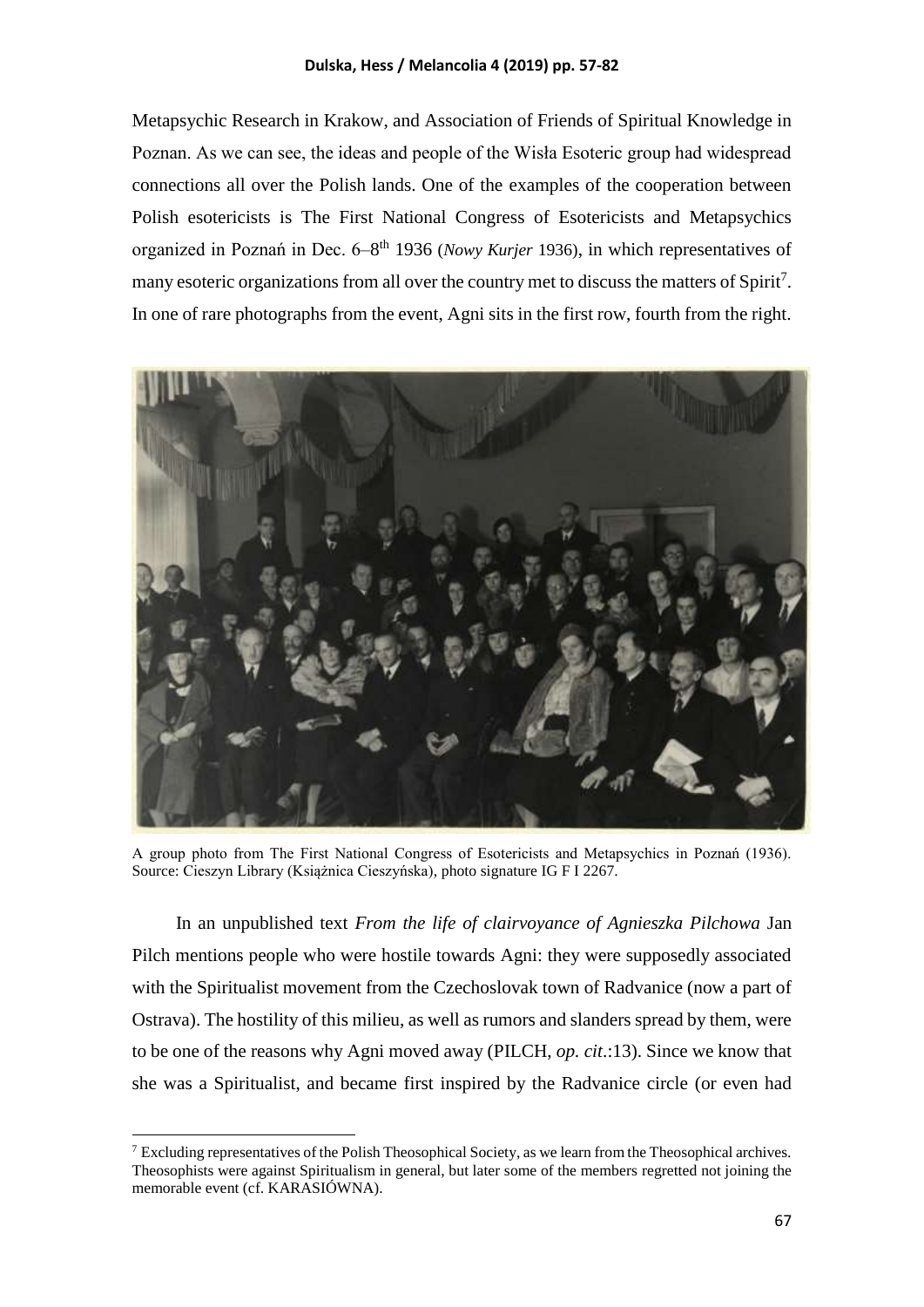greater ties with it), it is important to look at the other side of the border. About this particular group from Radvanice we can learn from research conducted by Martin Jemelka and his paper *Religious Life in an Industrial Town: The Example of Ostrava, 1850-1950* (JEMELKA 2014:875–904). As Jemelka notes, this part of Ostrava (called Lesser Ostravsko) was an area where three important ideological and religious movements met: the National-Catholic Czechoslovak Church, the Czechoslovak atheistic movement, and the Spiritualist association Bratrství [Brotherhood], with their publishing house and periodicals – just like in the Polish part of Silesia. Followers of the Spiritualistic ideas in the country in the interwar period counted around 200,000 people, both of agnostic and Christian background.

The Brotherhood was established in 1914, but what is most interesting for our topic, Spiritualism was already rooted in Zárubek and dated back to the last decade of the 19<sup>th</sup> century (JEMELKA 2014:888). It was Zárubek where Agni was born, so she probably had many opportunities to become familiar with Spiritualist activities from her early childhood. From 1914, when the Brotherhood was formed, until 1919, when Agni left Radvanice, she was somehow connected to the Spiritualist group, although little known is about it at this time. In any case, there is a great need for a comparative study of those milieus on the two sides of today's Polish-Czech border, and their ideas. We know for certain that the groups inspired each other: the Polish group preserved a copy the statute of the Radvanice group (which was later digitized, and the first page can be seen below), and we know that Polish Spiritualists used Czech Spiritualist song books before they published one of their own (ZBIÓR PIEŚNI, un.). The journals published by the milieu were titled: *Spiritistická Revue. Orgán slezsko-moravských spiritistu* [Spiritualistic Revue. Organ of Silesian-Moravian Spiritualists], *Československá Revue Psychická. Časopis pro studia psychická* [Czechoslovak Psychic. Journal for psychic studies], and *Psychická Revue. Časopis pro psychická studia* [Psychic Revue. Journal for Psychic Studies]. Of course there were more publications in other areas of the country too (Jemelka 2014:888–889).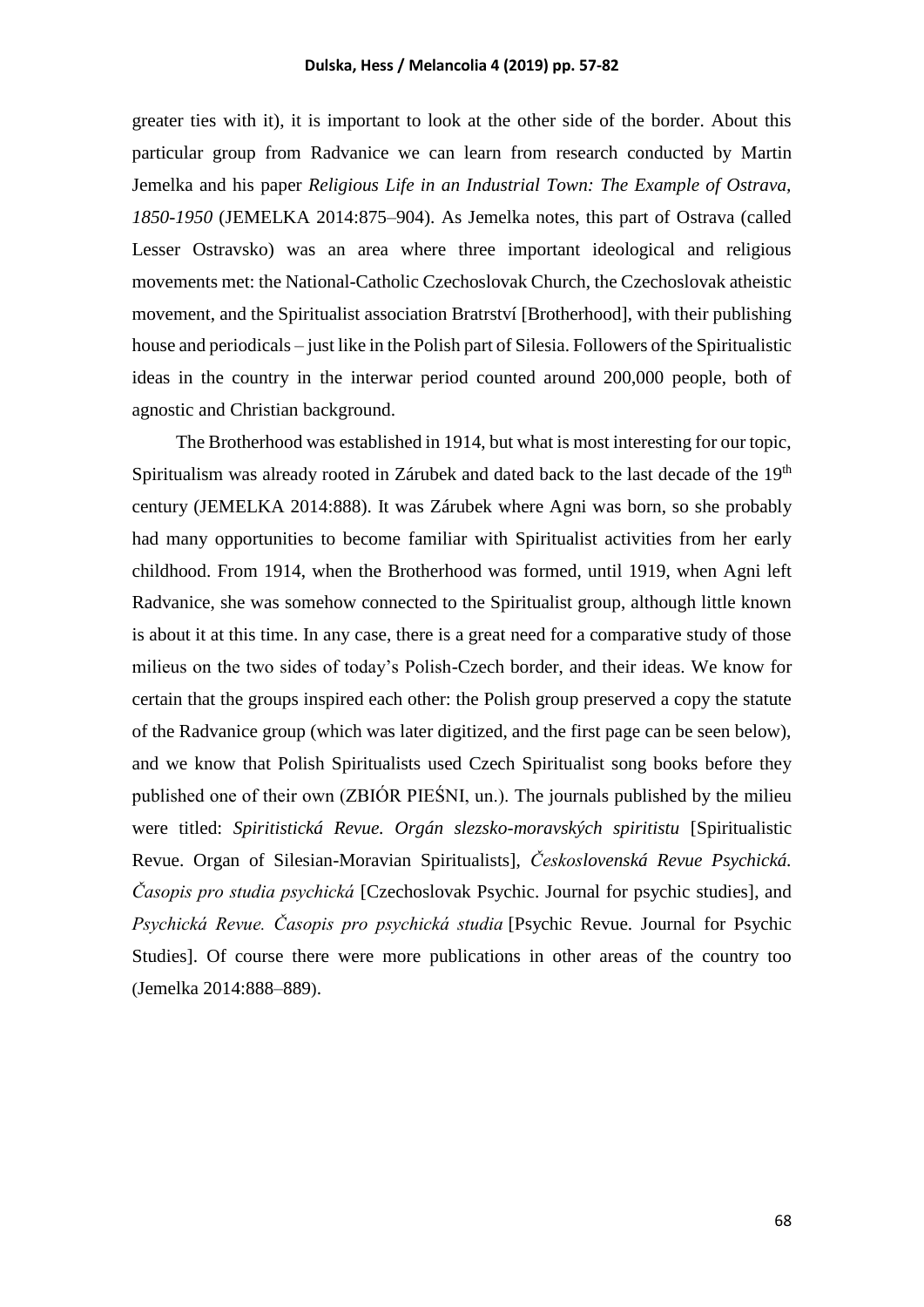| <b>STANOVY</b><br>SPIRITISTICKÉHO SPOLKU<br>"BRATRSTVÍ"<br>V RADVANICÍCH VE SLEZSKU.                             |
|------------------------------------------------------------------------------------------------------------------|
| oiritistický sp<br><b>Bratr</b><br>ATRST<br>Seetra<br>v Radvanicich                                              |
| Je. 133. Kom. Llota<br>pådnig<br>$stal(a)$ se<br>SPIRITISTICKÉHO SPOLKU<br>.BRATRSTVÍ <sup>*</sup> V RADVANICÍCH |
| VE SLEZSKU.<br>1920<br>dne.                                                                                      |
| V Radvanicich, dne 7 cerveus 1920.<br>Jan Kuehar<br>Jan Closney<br>jednatel.                                     |

The first page of the statute: Stanovy Spiritistického spolku "Bratrství" v Radvanicích ve Slezsku (1920). Source: The Silesian Digital Library.

# **Pilchowa's early childhood and teenage experiences**

As far as we can learn from Agni's writings, she experienced some visions spontaneously since the early childhood, but they were dismissed by adults. The girl closed herself then, and was rather focused on her inner experiences than active play. The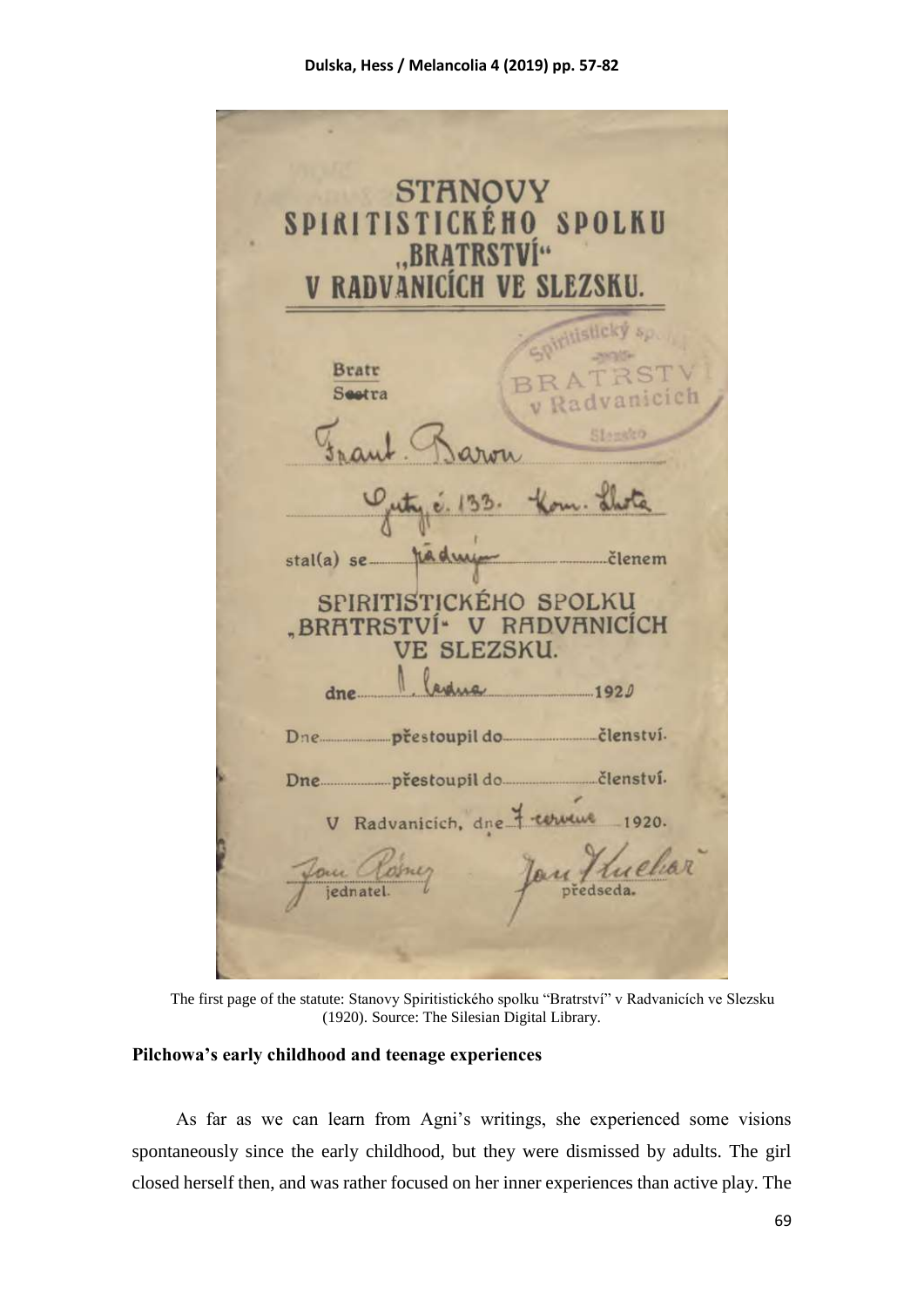most important episode she had was as a teenager; she described it as a three-day state similar to a lethargy. The reasons for which she found herself in that condition are quite unclear. She explains it in the pages of her diaries in the following way:

> In my young years I liked to go to a nearby monastery with the thought that later I would stay there and there I would be able to truly work for my fellow men. I imagined that nuns and priests were angels, and the monastery itself is a paradise for the soul, because there is no corruption, no trivial earthly matters, only pure, beautiful life there. But I saw the opposite. There was a naked abomination of life before the child's innocent eyes. It shocked me so violently that I didn't want to live. In this discouragement of life, I fell into a swoon, which stretched into a state similar to lethargy (...) (PILCHOWA 1930:76).

It is not known what Agni saw, or what she experienced in the monastery, but it caused a shock and a three-day lethargy. However, as the Clairvoyant writes, she lost consciousness only for a moment. When she woke up, however, she did not feel her physical body. Pilchowa described in detail how she floated above her body and how she could observe what was happening in the room in which she was staying. In this way, Agni began her first journey in the Astral world. She soon met her Spiritual Guardian, who became her guide and consoler. In this first trip they circumnavigated the entire globe, and Pilchowa was able to connect through 'magnetic threads' with all the countries in the world so that later she would be able to think about them and observe what was happening there. The guide also showed her the distant past and scenes from the life of Christ and the apostles. Pilchowa spoke of the episode as her spiritual awakening, and although she reported that she later found herself repeatedly with her Guardian in the Astral world, this lethargy in her childhood was remembered by her as a turning point in her life. Her first visit to 'the Astral' was a pleasant experience, she felt free and light, and the guardian became her closest friend and confidant. It was only during the subsequent wanderings that she came to know about the evil spirits, larvae and other creatures inhabiting the astral, which she later described in the form of a novel.

70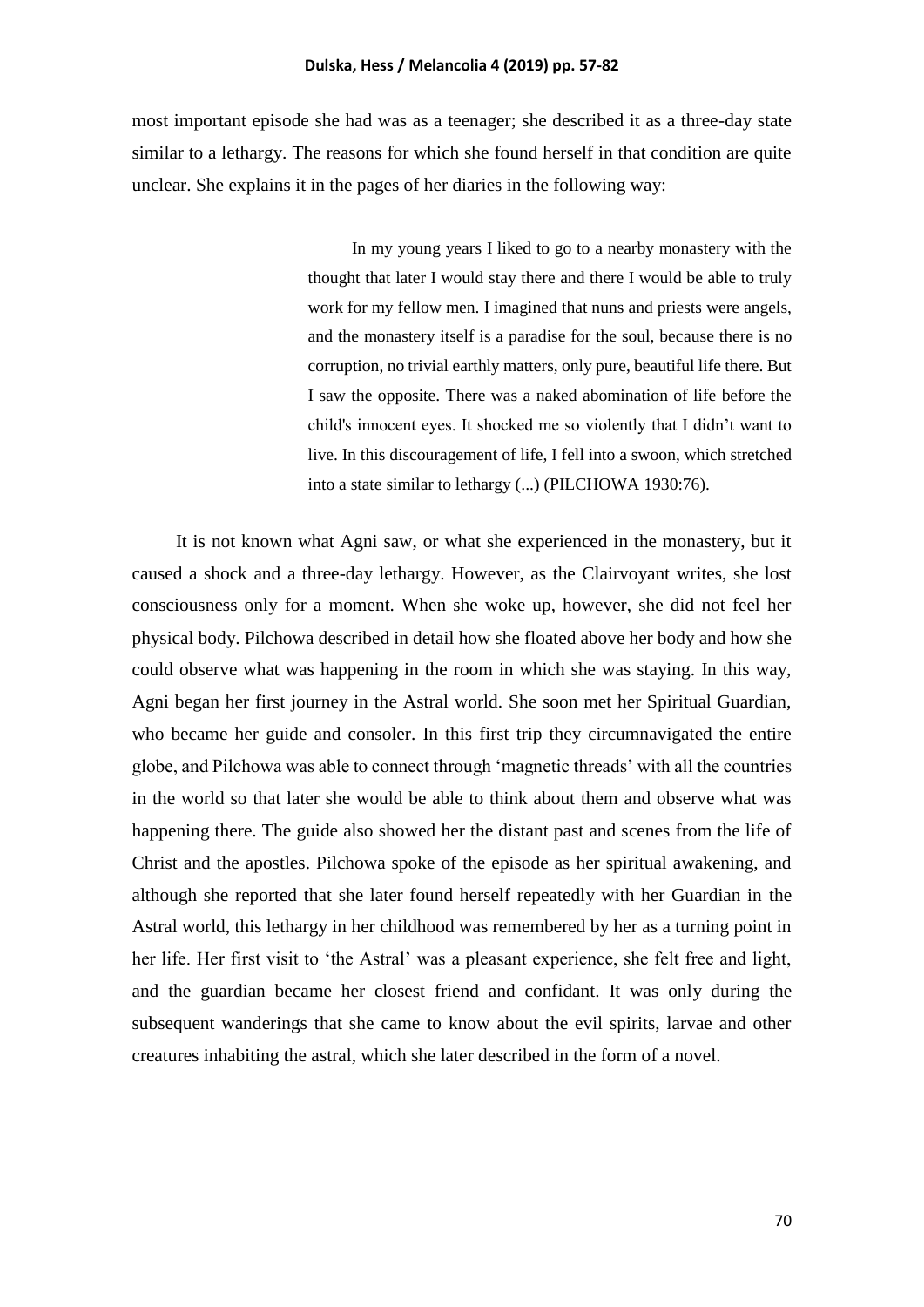

Pilchowa and Chobotowa, the essential women leaders of Wisła Esoteric Milieu. Source: Cieszyn Library (Książnica Cieszyńska), photo signature IG F I 2263.

We will never know what shook the girl's world on such a scale that she reacted physically. But it definitely had something to do with an institution of religious character. Those institutions, fossilized structures filled with malpractices, were later criticized by Agni and the whole Wisła Esoteric Milieu – while Christianity remained in the center of its religious and ethical teachings.

### **Novel** *Zmora***: the Nightmare Begins**

The novel *Zmora. Powieść okultystyczna osnuta na tle prawdziwych przeżyć* [Zmora {bane, nightmare} An Occult novel based on real experiences] was published in 1932 by the publishing house Hejnał in Wisła. A second part, entitled *Umarli mówią* [The Dead Speak] appeared in 1933. In the foreword from the Publishing House we read that Pilchowa's book is to be a consolation for people who believe that the material world is not all that exists, but the source of life is in the spiritual world, which is the matrix of all phenomena. The novel treats the transformation of the young boy Antoni, who, through both mental and physical suffering, wakes up to a "new life". The book is also to be a guide for all those who seek an internal awakening and want to know the sources of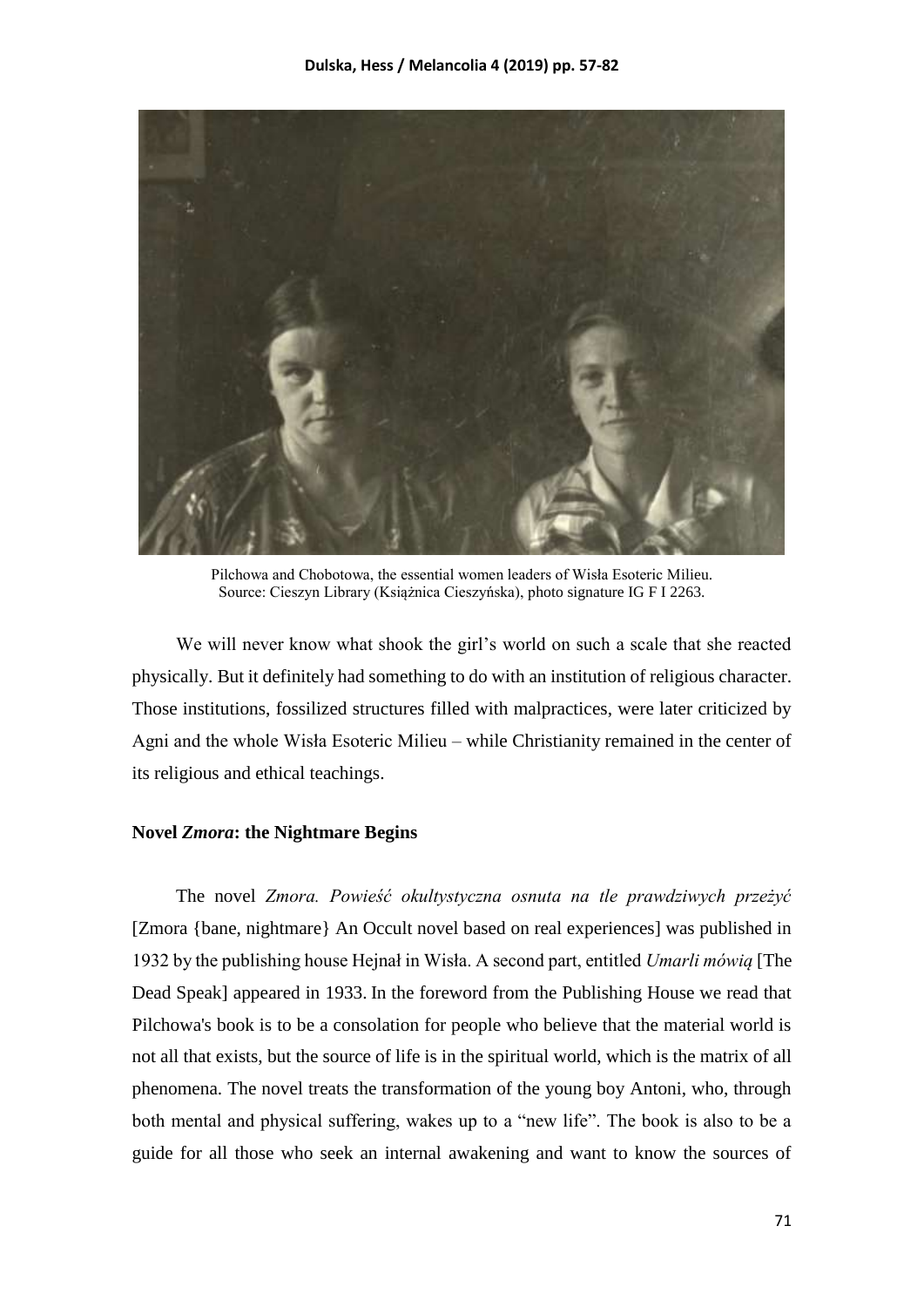suffering experienced by both individuals and entire nations (ZMORA III–V).<sup>8</sup> In her own introduction Agni explains that the novel was inspired by her wanderings in the Astral world, where from 1915 she would meet the spirit of Antoni, who told her stories of his life – or rather his many incarnations. Antoni repeatedly asked her to share the knowledge she gained from him with as many people as possible. That is why Pilchowa decided to write a novel in which she describes Antoni's last earthly life. In fact, the novel, as the Clairvoyant claimed, has been written partly by her but also often by Antoni, through her hand. The first manuscript of the book was written during Agni's stay in Czechoslovakia before she moved to Wisła. However, it went missing during the move. She wrote the second version around 1920, but was unlucky again – the second manuscript burned in a fire. At the beginning of the 1930s, the author made another attempt to write down Antoni's memories and this time she was able to publish it successfully (ZMORA V–VIII).

In the novel, Antoni, the only son of a wealthy widow, until the age of twenty-three lived in a beautiful old manor house in a Polish village. Unexpectedly, however, on the day of his birthday, his life changed and became a string of suffering. The nightmare began to come to him at night:

> He was falling asleep and almost dreaming – when suddenly he saw in the doorway a figure who fixed his eyes on him, as if paralyzing him. To his increasing horror he sees that the figure in the door is growing, growing... already piercing the head of the frame, and reaching the wall. He hears clearly how the wall crumbles and falls – and this nightmare, as his relatives and friends later called it, approaches him. He wants to shout, cry for help – but he cannot get his voice out of a squeezed throat. And she is already bending over him - oh! she falls on his chest and presses her mouth into his neck. (...) He feels a terrible burden; it seems that life is already passing from his body. He decides to defend himself by the last effort of the will (…) (ZMORA:2).

From that day, the strange figure began to persecute Antoni regularly. The boy, exhausted by lack of sleep and fear, was looking for ways to get rid of the sleepy intruder. For three years he traveled around the world to escape the nightmare, but his efforts did not succeed. When he turned 27, he also began to see new phenomena: at night, three naked dancers came to him, danced in front of him and then embraced him. Antoni was

**.** 

<sup>8</sup> The author of the introduction *Words from the Publishing House* was probably Jan Hadyna, who at that time was the editor and publisher of "Hejnał", a journal devoted to Spiritual Knowledge, published in Wisła.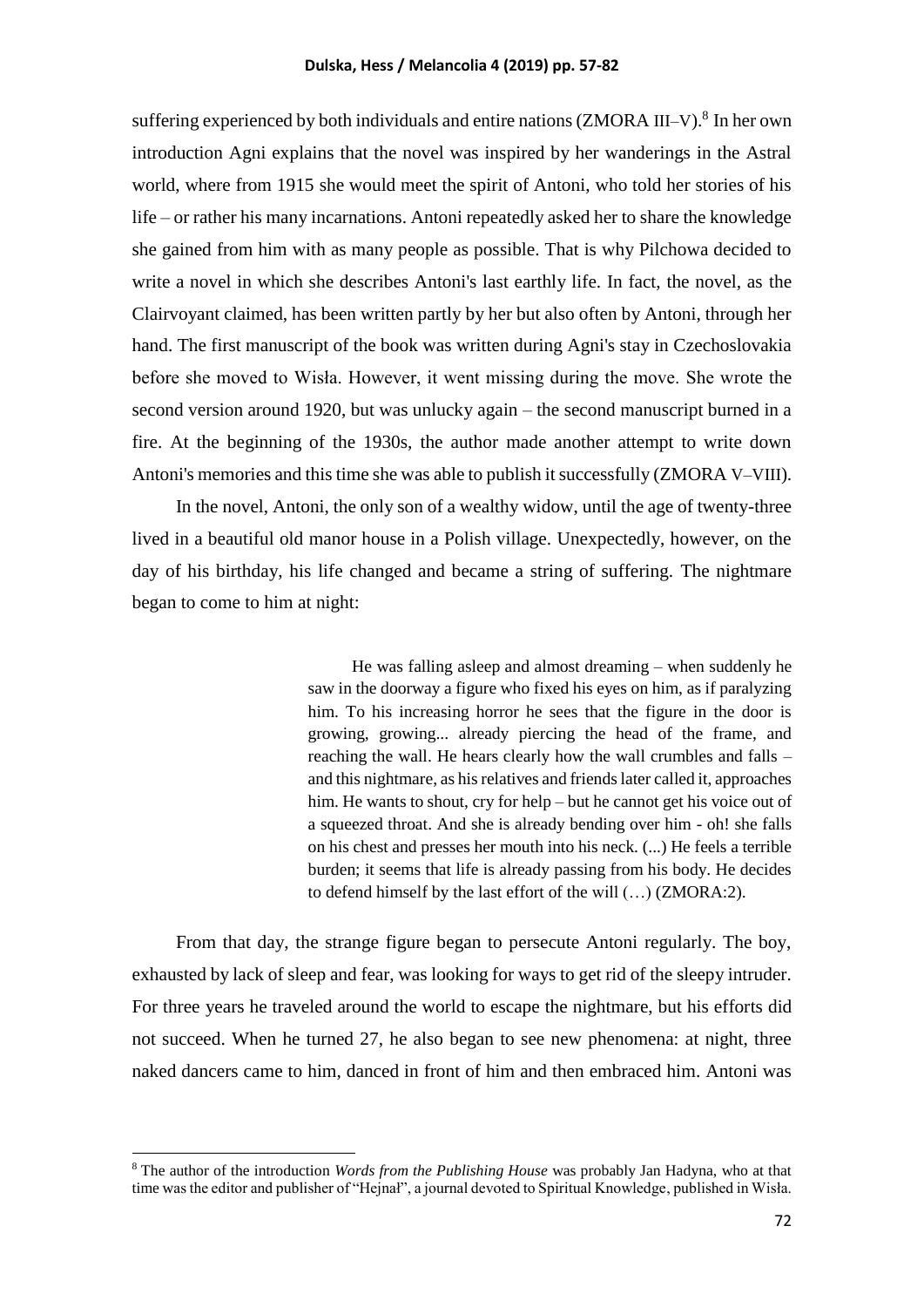horrified at seeing them. In the novel, we read that: *"The result of these nocturnal visits were frequent wet dreams, huge nervous exhaustion and spiritual dullness (…)"* and

> the vampire bodies, connecting with Antoni's body, sucked out so many life fluids from him that after these nocturnal visits he always had broken lips and felt a fever in all his members. The ghosts filled him with some kind of fire in return for the prana taken away (ZMORA:16–20).

Fleeing from the nightmares, he once more began to travel around the world and when he turned thirty he went to a place next to which Gypsies camped. Coincidentally, Antoni met a Gypsy who, during a reading of his palm, identified the three dancers as his mistresses from previous incarnations that he had supposedly murdered, and who now haunted him for his former crimes. The Gypsy woman also gave Antoni a dagger to protect him from nightmares. In return, however, she demanded that he become her lover. When Antoni refused, she changed beyond recognition and the evil soul began to speak through her, threatening Antoni with revenge and payback for deeds that he did not recall (ZMORA:19–36). The whole incident took place in the guesthouse where Antoni was staying and the staff could hear it perfectly. The man, agitated by the whole situation, went for a walk in the woods. There, however, he was attacked and beaten by a ghost, and felt the dark spirit sit on his chest and choke him. He saw that his body was lying limply on the ground as he was fighting the Spirit (ZMORA:54). However, he managed to free himself and return to the guest house, but as a result of the confusion of unfortunate circumstances and misunderstandings, he was accused by his hosts and local police officers of rape and murder (ZMORA:37–59). He was detained and imprisoned, and he fell ill with pneumonia. His condition was so serious that he was transferred to a hospital. There he fell into a three-day lethargy, during which his astral body separated from the physical body. Together with his spiritual guardian, he began to wander the astral world, and his guide showed him around its various levels.<sup>9</sup>

**.** 

<sup>9</sup> The structure of the Astral world according to Pilchowa's teachings was summarized in English in a chapter *Vision of Spiritual World in the Writings of Agnieszka Pilchowa* (Dulska 2019).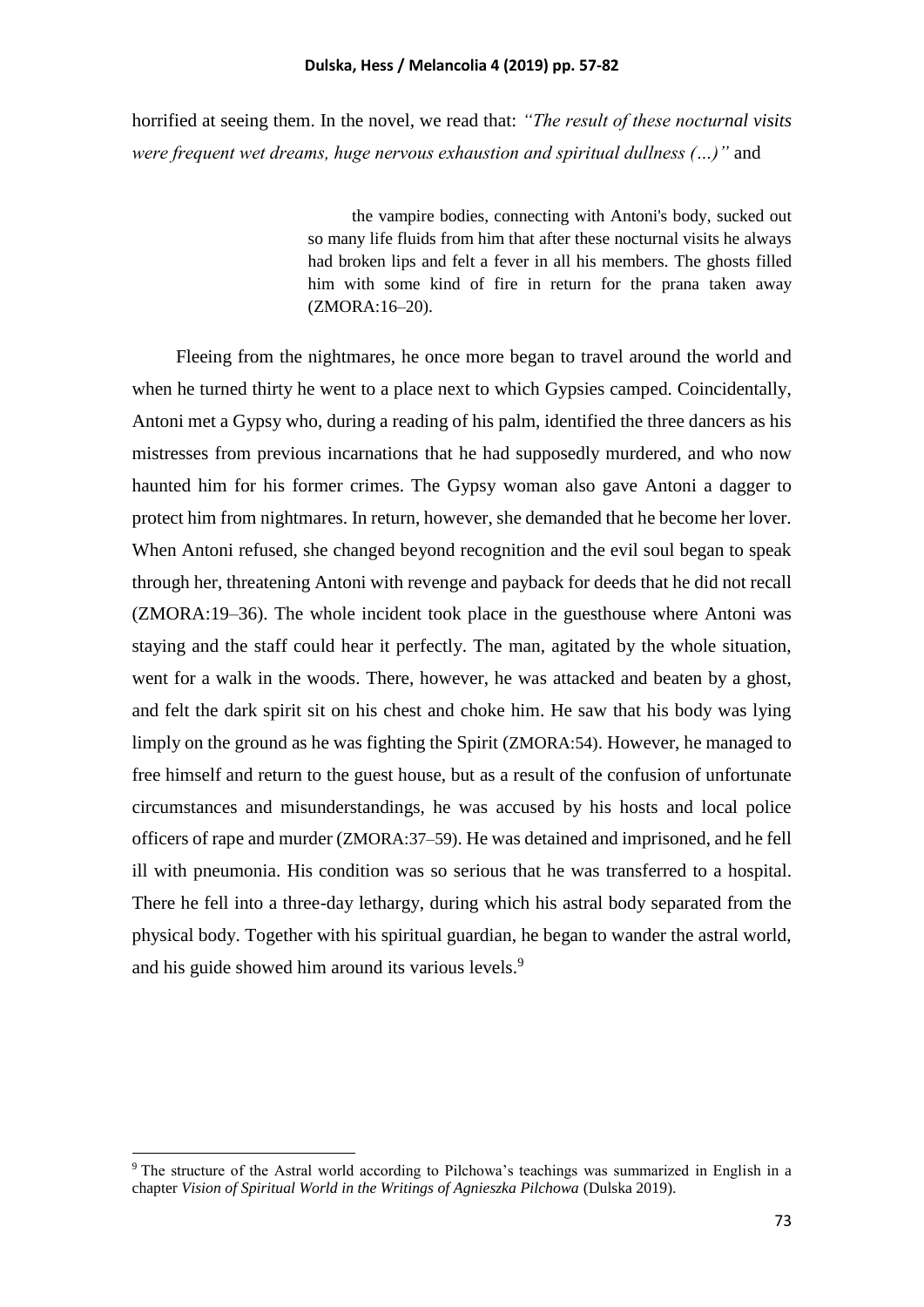### **Astral Larvae, Vampires, and religious regulations of sexual life**

Already at the beginning of his journey, Antoni noticed a strange phenomenon: in one of the zones of the astral world, to which the Guide took him, he saw not only various ghosts, but also strange creatures that looked like masks with long abdomens. The spiritual guide called them larvae and stated that in the Astral they have a special space in which they swim like fish in an aquarium (ZMORA:94–99). The larvae were supposed to have human-like heads, hypnotic eyes, long tongues, and *"from each of their heads (...) hung as if soaring tails, at one instant outlined more clearly, then again in the quickly forming folds of some bizarre fluid matter"* (ZMORA:99). Antoni's spiritual guardian explained to him the mechanism of creating larvae. They are not ghosts of people, but beings arising during a sexual act, during which magnetism increases in the bodies of lovers. Their astral bodies begin to 'burn' and this literal astral 'fire of passion' attracts evil spirits who want to be as close as possible to the magnetic center, to be able to enjoy the absorption of the magnetism emanating from the dying semen" (ZMORA:165). During every sexual intercourse, when lovers have sex for a purpose other than conceiving a child, larvae are born in the mentioned magnetic focus. Each of them is attached to the human spirit. When the physical body dies, the larva falls into a kind of lethargy and returns back to life when the soul of their creator reincarnates on earth. The spiritual guardian described the larvae in details:

> The teleplasm of the bodies of two beings, joined in an embrace, creates larvae of various shapes, more animal than human. Among these larvae, tongues of flames float, from which they draw strength for continuous movement, for life. These flames are the human magnetism with an admixture of animal magnetism, which many people have.  $(...)$ the larvae – this is a piece of hell (ZMORA:169).

Larvae feed on the magnetism of its creator, deprive him of energy and imbue him with negative thoughts. However, one can get rid of the larvae: it is enough to settle one's karmic debts – be incarnated into the physical body again, stay pure and have sex only for procreative purposes. Larvae are of various types, although those with a human face and long tail are the most numerous. In the course of wandering in the beyond, the Guardian also indicated other types of larvae, e.g. a specimen consisting of only two interconnected giant heads with a wide-open mouth, which was created as a result of rape and brutal murder (ZMORA:144–172).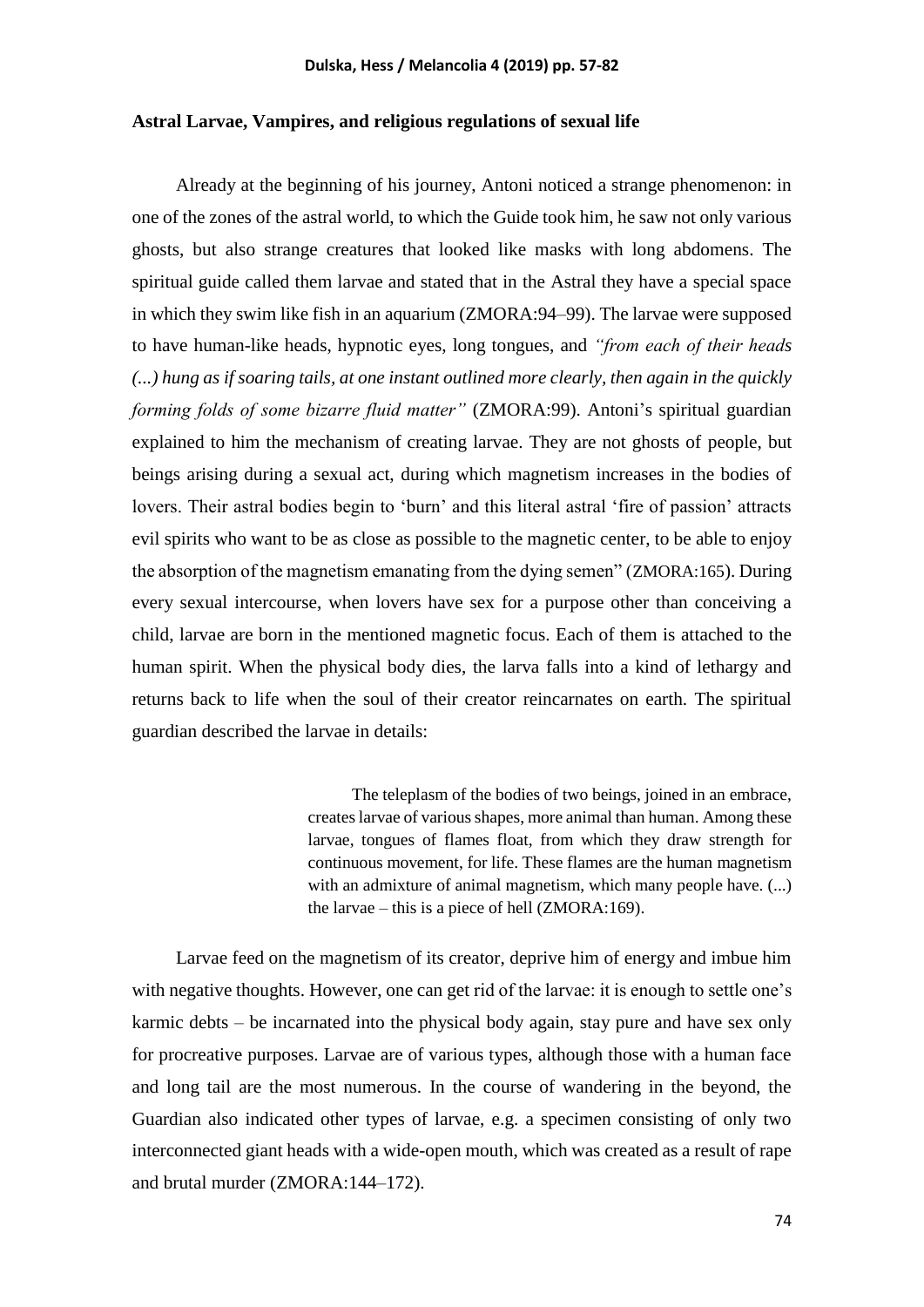To rest after wandering in the astral zone in which the monstrous larvae live, the Guardian took Antoni to a place full of beautiful, enormous flowers with slender stems whose task was to clean Antoni's astral body of negative fluids and thoughts. Then the travelers visited the bottom of the sea, where Antoni's guide showed him the strange creatures inhabiting the underwater world, including polyps that feed on the astral bodies of drowned people (ZMORA:210). The guardian also took Antoni to a place where the souls reside immediately after the death of the physical body. In an unusual procession around the Earth, both human and half-animal figures moved there. All these souls were in a state of unconsciousness, a state of 'eternal sleep'. The more developed a soul, the shorter it stays in this procession, because it is a place for souls who did not want to wake up and did not respect divine laws while living on earth. As explained by Antoni's Guardian, there are many good spirits in the spirit world who want to wake up 'sleeping' travelers, wresting them from a sleepy procession. Although the doctors were almost certain that Antoni was dead, the book concludes with the young men's return to his physical body and awakening from the lethargy (ZMORA:211–238).

### **Zmora and Sleep Paralysis**

The esoteric teachings of Agni, although very popular in the interwar period, are now mostly forgotten. Lately they received some interest from scholars of religious and cultural studies, who either focused on the Wisła Esoteric milieu and introduced Agni and analyzed some components of her rich system, (PASEK 2008: 45–50) or focused on Agni herself (GĘSIKOWSKA 2013:129–143; TRZCIŃSKA, ŚWIERZOWSKA 2018:49–70; DULSKA 2019:129–146). The first two of those publications devoted to Agni herself address health-related issues, but neither even mentions the disorder which is directly related to the phenomena of *Zmora* included in the novel's title, and most probably one that was experienced by Agni herself, that is Sleep Paralysis. Both the description in her diaries of looking at her own body laying down while floating in the air, which today we would refer to as OBE (out of body experience), and stressful events experienced by Antoni are textbook examples of the course of episodes of Sleep Paralysis. To be clear – we are not reducing the teachings, or the visions, to a sleep disorder only. It would explain what Antoni experienced during his six years travel but would not tell us anything about the three-day lethargy itself. It is also not our intention to suppose that Agni had some kind of condition that shaped her experiences – sleep paralysis is a sleep disorder which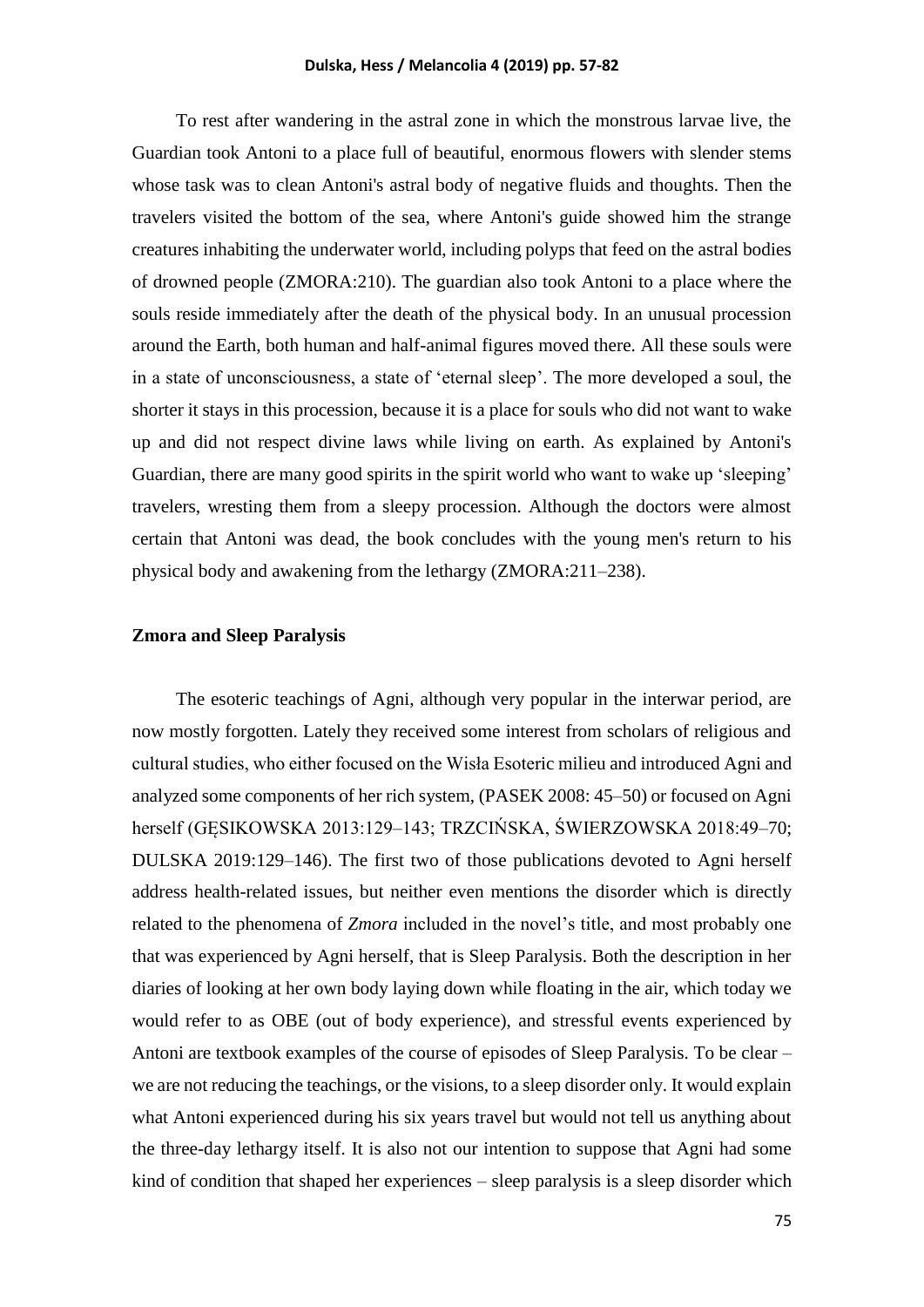in different ways could be experienced even by 50% of population without any neurological issues (SANTOMAURO, FRENCH 2009:672–675). We are speaking then about a possibly very common phenomenon, the interpretations of which, however, vary in different cultural contexts, and in Agni's case it could be one of the components of her uncommon experiences.

What is sleep paralysis then, and what does it have to do with seeing phantoms, and naked dancers, having wet dreams, and out of body experiences? This sleep disorder is connected to the REM phase of sleep. In the normal course of sleep the body remains in atony (immobilized) in order not to react to visions in the dream state, which could be very dangerous. Normally the state is entered and left without notice. In episodes of Sleep Paralysis, the body remains unable to move after consciousness is already awake. As Olunu et al. explain,

> it is one of the most common types of rapid eye movement (REM) parasomnia encountered by the neurologists. The physiology of REM sleep is associated with increased blood pressure, heart rate, and breathing. The activities of neurons in REM sleep are usually similar when an individual is awake, and sometimes, REM sleep may be associated with more neuronal firing, especially in the pons, lateral geniculate nucleus, and occipital cortex (OLUNU *et. al*, 2018:137– 142).

The experience of sleep paralysis may be very unpleasant, to say the least. The moment of being awake but unable to move or speak or scream can lead to a panic attack. The experience is often accompanied by a feeling of pressure on one's chest, or a feeling of someone's presence. Moreover, it can be also connected to various hallucinations. The research team of James Allan Cheyne examined 2973 persons who experienced the disorder. The team has compiled a list of hallucinatory types along with their frequency connected to Sleep Paralysis, and we can learn, among others, that 79% of participants had an experience of a feeling of presence. Among those respondents whose hallucinations were connected to bodily movement, OBE was experienced in almost 40% cases at least once (CHEYNE 2002:10–12).

But what about the demonic dancers, causing wet dreams and terrifying a young boy? During sleep paralysis, reduction of oxygen inflow to the brain occurs sometimes, which causes the stimulation of sexual arousal centers. Hallucinations in that state are associated with erotic fantasies, which are the reason for images of, for example, demonic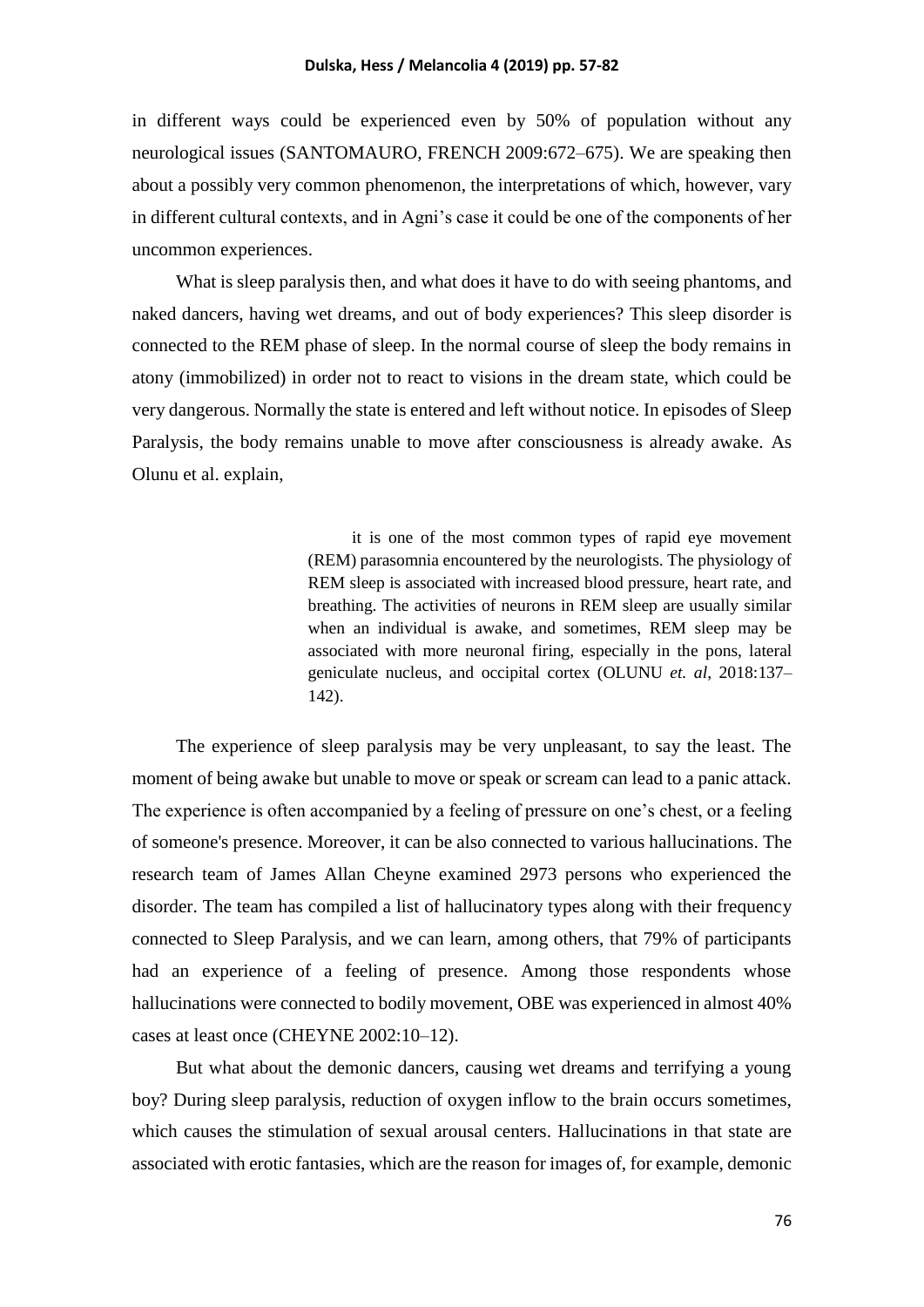succubi and incubi. This outcome of the disorder (without knowledge of the disorder itself) has been known for centuries, and often appears in literature.

> Hundreds of years ago, SP was traditionally defined as not a bad dream, but rather, the nocturnal visit of an evil being that threatens to press the very life out of its terrified victim. People who experienced SP claimed they felt paralyzed, could not speak, felt helpless, and were overwhelmed by extreme fear and terror (OLUNU *et. al*, 2018:137– 142, MASON 2012:255–7).

There is one more factor that fits perfectly with the characteristics of Sleep Paralysis and was described by Pilchowa. It is the age of the boy. At the beginning of the book we learn that *Zmora* started to haunt Antoni when he turned 23. From Cheyne's research we learn that episodes of Sleep Paralysis occur the most frequently in persons between 20 and 26 years old (CHEYNE 2002:9). There are many cases of connections between esoteric ideas and occurrences of sleep paralysis; Agnieszka Pilchowa's Zmora is most probably such a case too.

### **Influences on Agni's thought**

Even though Agni claimed she gained all of her knowledge form her wandering in the Astral zones, it is not hard to notice that from early childhood she was exposed to an environment inclined to psychical research. Her connections with the group from Radvanice also should be explored in detail in future studies. To build her system Agni reached to literature, and sometimes tried to shed a new light on some phenomena. An example of this are larvae – beings known as evil spirits of descendants from ancient Roman religion, spiritual beings found in writings of Cornelius Agrippa, as the souls that had not reached any good place. Appearing in many traditions, but construed differently, larvae in esoteric thought in Poland in the interwar period were interpreted more as a kind of egregors, beings which came to life on the basis of one's desires. It was larvae who at the Spiritualist séances pretended to be someone else's souls. In Agni's teachings the Spiritualist themes, sometimes focused on Spiritist elements from the writings of Allan Kardec or Leon Dennis, definitely taking into account reincarnation, meet with Christian ethics, where sexual encounter is something sinful. Knowing Agni's tragic youth, we can assume that the sexual aspect of human life must have been interpreted by her as something negative. But besides Spiritualism and Spiritism, in both writings and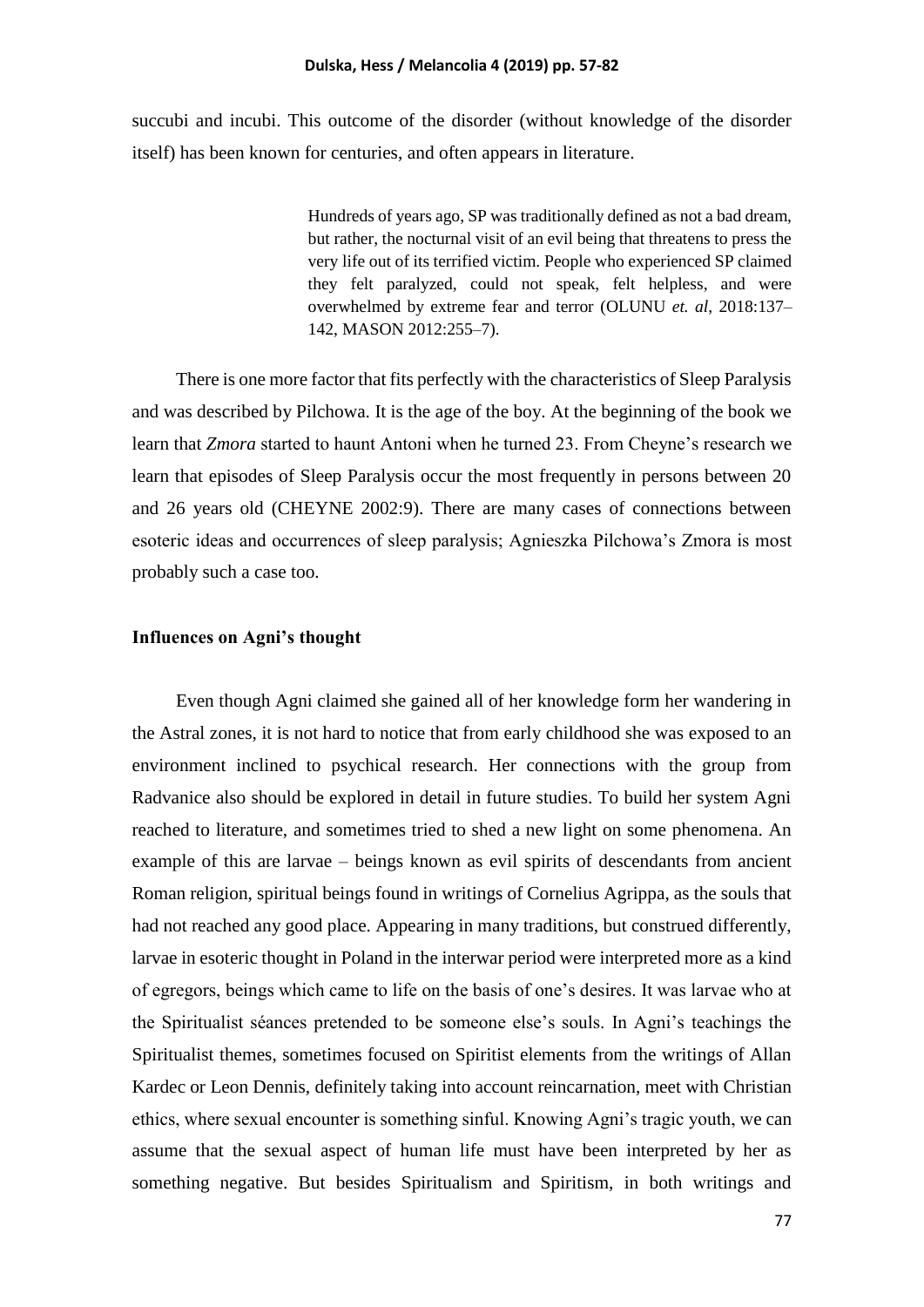organized groups, and already mentioned Christianity, Agni was influenced by many more currents and figures.

She was exposed to Theosophy by Andrzej Kajfosz (1889–1970) and Andrzej Podżorski (1886–1971) who lived in Wisła (Kajfosz established the Polish Theosophical Society in Cieszyn Silesia based in Nydek in 1919, but it never became a part of the National Polish Branch of the Theosophical Society.) But most importantly, Agni was inspired by those currents which focused on mystical Christianity, that is Anthroposophy, and most importantly – Rosicrucianism. The latter one was represented in at least two currents in Wisła. The first were the teachings of a French mystic, Paul Sedir, which were very popular in Wisła and Cieszyn Silesia in general. Sedir was translated to Polish and gained a lot of interest in the area. The second is the Rosicrucian Fellowship. A Polish researcher of Freemasonry, Leon Chajn wrote that the Chobot brothers were connected with the Fellowship (CHAJN 1984:485). Unfortunately, he did not give any sources for this information, so it has to be checked carefully. From different sources we know that the organization of Max Heindel gained some recognition after the war in the territory of Silesia (HESS, DULSKA 2016:57–79.).



On the left: Pilchs and Chobots in the villa on Jarzębata mountain in Wisła. In the background there are shelves filled with publications of the Wisła Esoteric milieu. The portrait hanging in the middle of the shelf is a photograph of Julian Ochorowicz by J. Mieczkowski, cf. the copy on the right (Wikimedia Commons). Ochorowicz was an authority on academic research of Medium-related phenomena, and he was also highly esteemed in esoteric circles in Polish lands. Source: Cieszyn Library (Książnica Cieszyńska), photo signature IG F I 2264.

The last but not least of important influences on Agni was Julian Ochorowicz (1850–1917). Ochorowicz was an academic researcher, a philosopher, psychologist, and a gifted inventor. He received his PhD in Leipzig, and his habilitation in Lvov. His interest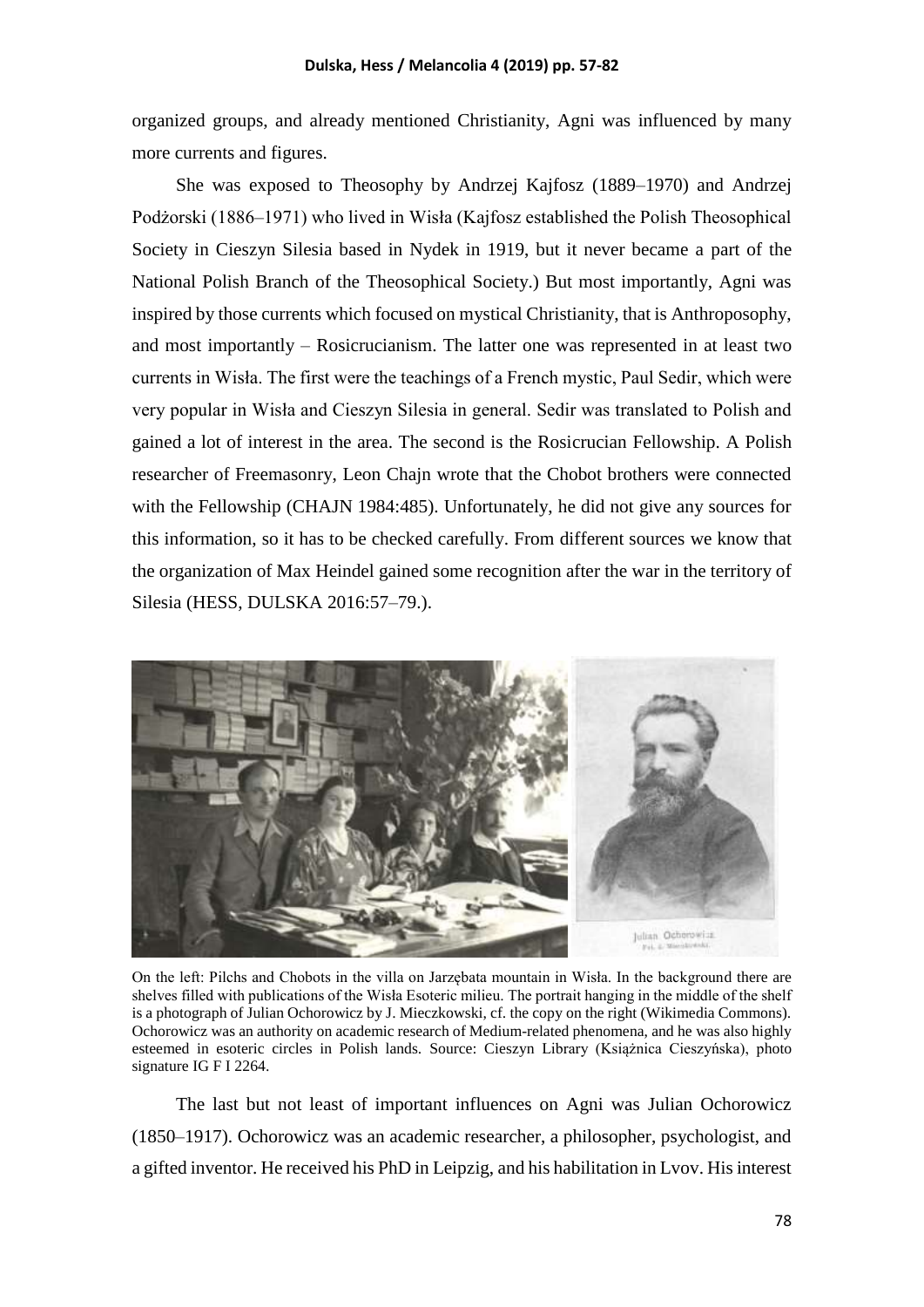in Mediumism had a negative impact on his academic carrier – even though he was committed to strictly scientific methods and interpretations not connected to Spiritualism, he was not awarded professorship and had problems with medical professionals in Poland. However, he was a renowned scientist and inventor, who was very famous and appreciated, especially in France and Russia, and he was one of Polish forerunners of psychology. Ochorowicz had a history with Wisła. He moved to the village and founded his laboratory there. He conducted experiments with sound, light, X-ray, and others, but is especially known for his experiments on Mediumism. During gatherings staged like séances (but with no afterworld interpretations), he conducted research on the abilities of Mediums, experiments with levitation, Mediumic radiation, telekinesis, and many others (cf. HESS 2018). Ochorowicz died in Warsaw in 1917, before the Wisła esoteric milieu was established, but his research had a great impact on the group.

### **Conclusion**

Even if Agnieszka Pilchowa was a part of an esoteric group, her teachings were intended for a wider audience of people ready to change their lives. Agni treated her novel writing as a way to not only expose readers to some interesting phenomena of Spirituality and human psyche, but she saw it as a way to popularize her very serious spiritual teachings. It is hard to say what impact she had, but we know for sure that Agni became a famous interwar writer, her books gained popularity, and *Zmora* was her most read work. As we showed here already, her writings also attracted people who wanted to be healed by the Clairvoyant of Wisła. *Zmora* is a great example of how esoteric teachings were received by not necessarily esoteric audiences. Using the motif of Zmora as the outcome of the experience of Sleep Paralysis might also have some impact on the book's popularity, as the experience is familiar to many potential readers. Learning something new based on something that we know works well for a book's reception. In this paper we focused not only on Pilchowa's novel itself, but we offered a wider context, which we hope is a good introduction to the Wisła Esoteric Milieu. We also hope that this research will initiate some comparative studies of the esoteric groups in the interwar period in the future. The paper is accompanied by photographs to give readers a glance into the Clairvoyant of Wisła's life. Most of them have not been published before.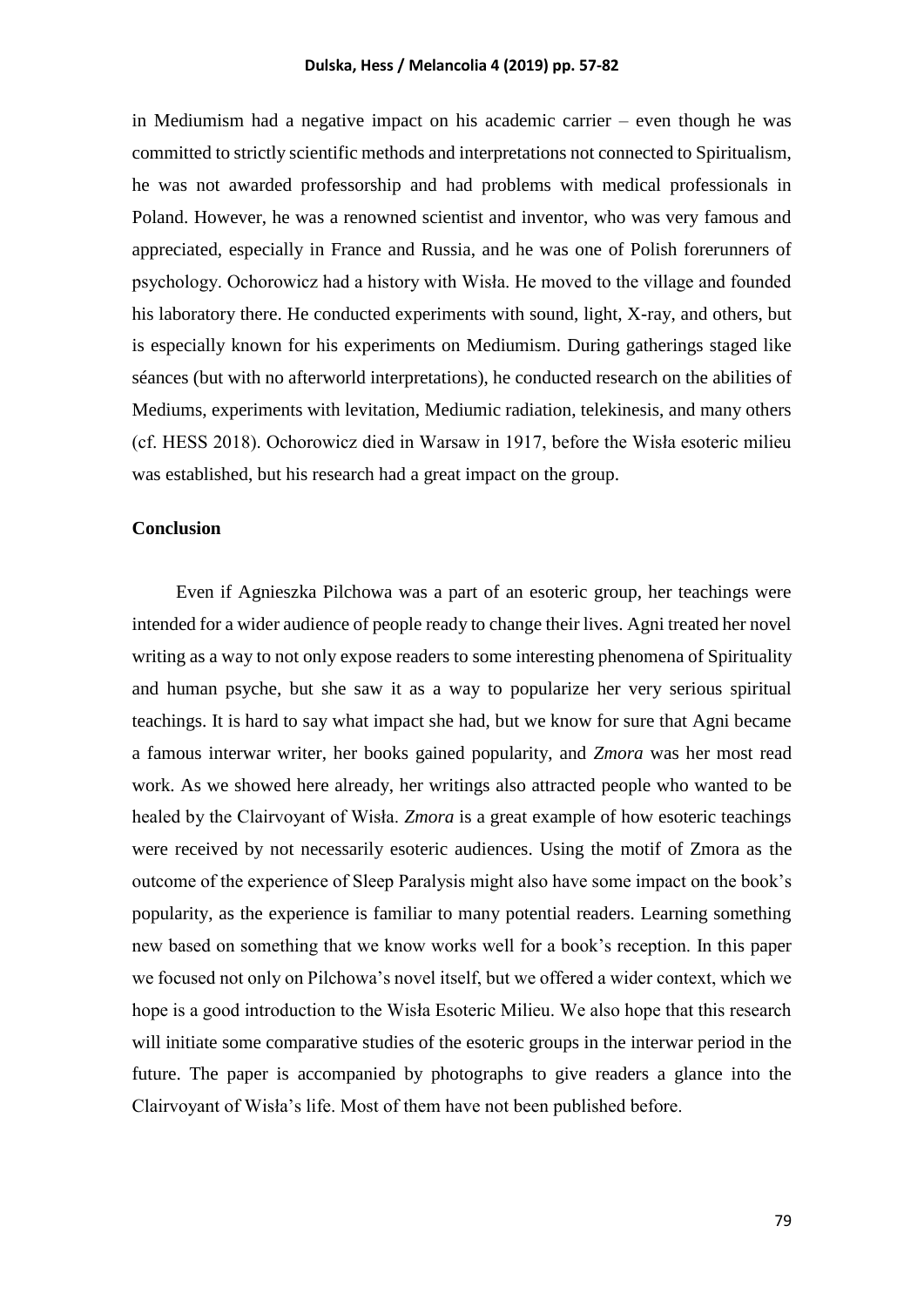

Józef Chobot and Kazimiera Chobotowa (on the left), Jan and Agnieszka Pilch (on the right) with their daughter Janka (Janina) in the middle. Source: Cieszyn Library (Książnica Cieszyńska), photo signature: IG P I 2268.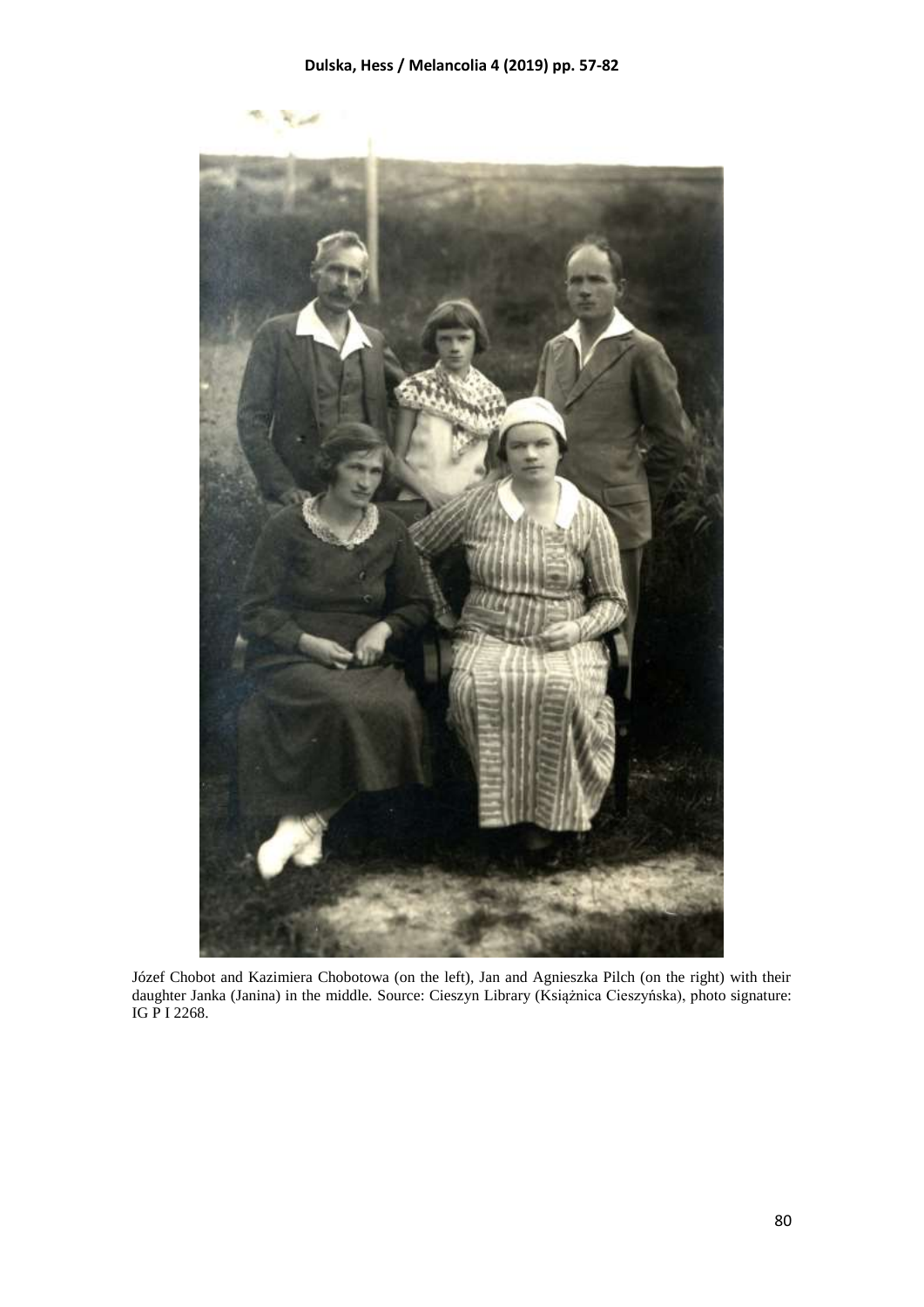### **Bibliography**

CAMPBELL, C. (1972). *The Cult, the Cultic Milieu and Secularization*. In *A Sociological Yearbook of Religion in Britain* 5.

CHAJN, L. (1984). *Polskie wolnomularstwo 1920–1938*. Warszawa. Czytelnik.

CHEYNE, J. A. (2002). *Waterloo Unusual Sleep Experiences Questionnaire – VIII a*. Technical Report. Waterloo. Department of Psychology, University of Waterloo, May 02. CHOBOT, J. (1937). *Nowoczesny ruch spirytualistyczny w Polsce z szczególnym uwzględnieniem Polski z licznymi ilustracjami*. Wisła. Książnica Wiedzy Duchowej.

DULSKA, M. (2019). *Vision of Spiritual World in the Writings of Agnieszka Pilchowa*. In: *Studies in Esotericism in Central and Eastern Europe (Studies in Cultural Iconology 1)*, N. Radulović, K. M. Hess (ed.). Publications of the Research Center for Cultural Iconology and Semiography, University of Szeged, Szeged. JATEPress.

DZWONEK, J. (1988). *Wisła w jarzmie hitlerowskim 1939–1945*. Wisła. Koło Miejskie ZBOWiD Związek Bojowników o Wolność i Demokrację. Towarzystwo Miłośników Wisły.

GĘSIKOWSKA, K. (2013). *Doświadczenie postrzegania pozazmysłowego – przypadek Agni Pilch*. In: *Zanikanie i istnienie niepełne: w labiryntach romantycznej i współczesnej podmiotowości.* A. Dębska-Kossakowska, P. Paszek, L. Zwierzyński (ed.). Katowice. Wydawnictwo Uniwersytetu Śląskiego.

HADYNA, S. (1993). *Przez okna czasu: jasnowidząca z Wisły*. Kraków. Instytut Ekologii i Zdrowia.

HESS, K. M. (2018). *The Idea of Ideoplasty and Occult Phenomena in the Theoretical and Empirical Research of Julian Ochorowicz.* "Preternature: Critical and Historical Studies on the Preternatural" Vol. 7, No. 2.

HESS, K. M.; DULSKA, M. A. (2016). *Rose Cross, Saturn's Menagerie and the Coal Mines of Silesia: Strange Visions of Teofil Ociepka*. "Nova Religio: The Journal of Alternative and Emergent Religions" 19, No. 4.

JEMELKA, M. (2014). *Religious Life in an Industrial Town: The Example of Ostrava, 1850-1950*. "The Hungarian Historical Review", Vol. 3, No. 4.

KARASIÓWNA (year unknown). *Towarzystwo Teozoficzne (wspomnienia)*. Unpublished manuscript. Archiwum PAN i PAU w Krakowie, Kazimierz Tokarski K III – 180, j.a. 18.